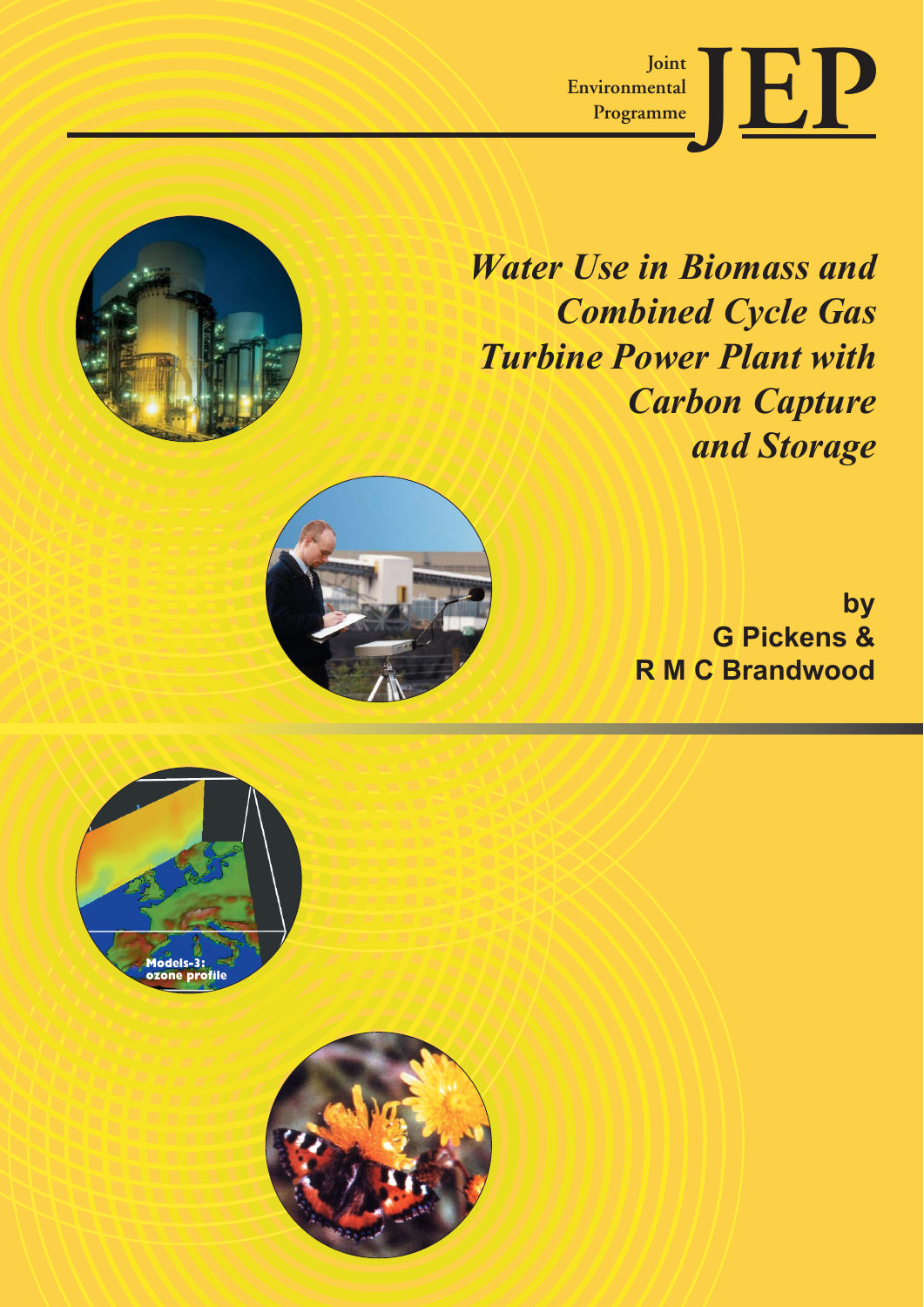## JOINT ENVIRONMENTAL PROGRAMME **JOINT ENVIRONMENTAL PROGRAMME**

The Joint Environmental Programme (JEP) supports a programme of research into the environmental impacts of electricity generation funded by seven of the leading producers in the UK. The objective of the JEP work programme is to understand and increase knowledge of the environmental science and impacts associated with the production of electricity from coal, gas, gasoil and biomass fired power plant.

The main drivers for the programme come from the national and international legislative and regulatory initiatives which now address the full range of emissions-related impacts. The JEP takes a forward look at trends in legislative and regulatory thinking, identifies any gaps and major uncertainties in the scientific knowledge raised by such new proposals together with the modelling, data and other research requirements that arise. This ensures that the representative companies are well placed to make a constructive contribution to national and European debate from initial concepts right through to the practicalities of implementation. Close liaison is maintained, through regular meetings, with UK Regulatory bodies to ensure the correct focus for the programme and JEP members are representatives on a number of European advisory bodies.

The major areas of current activity cover:

**Air Quality** – the impact of power plant emissions on air quality both locally and more widely across the UK in relation to other sources

- Pollution and Health the relationships between atmospheric emissions from power plant and human health effects
- Pollution and the Natural Environment effects of pollutant deposition on ecosystems
- Understanding Emissions quantifying emission levels and assessing their significance

**Compliance Monitoring** – development of protocols to support application of consistent best practice in the monitoring and reporting of emissions across JEP power plants

**Aquatic Environment** – impact of water usage by power plants and long term outlook based on published energy scenarios.

The work is undertaken either by in-house experts within the member companies or when appropriate through contracts with leading environmental consultancies and universities. To facilitate informed debate on key environmental issues related to electricity production, the results from the JEP research studies are shared externally with relevant stakeholders through external publications. There have also been more detailed monograph reviews (listed overleaf) which summarise many years of work on a specific topic.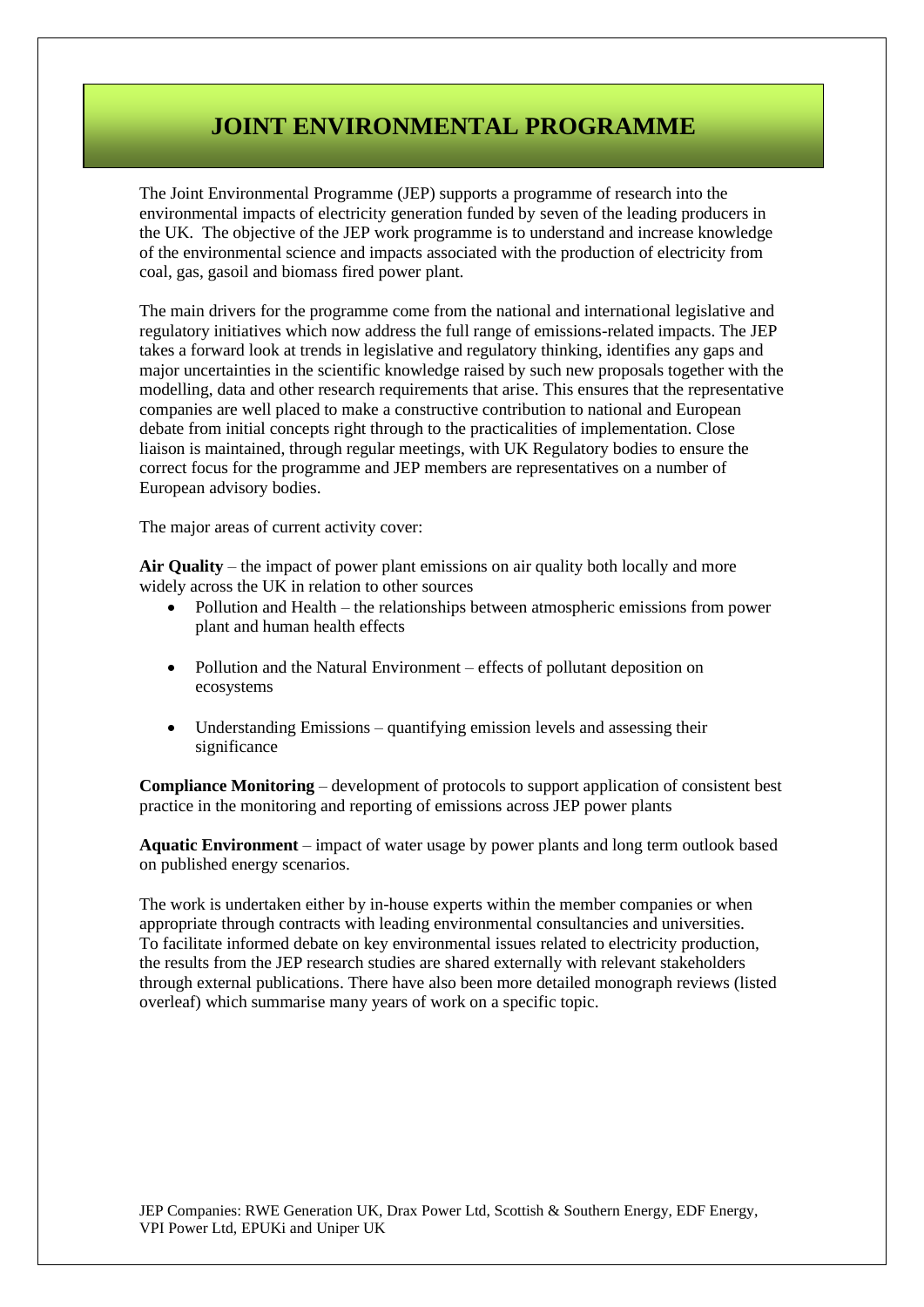#### *Some Recent Reports and Publications from the JEP*

#### External Reports

ESI-IED compliance protocol for utility boilers and gas turbines

Pollution Inventory 2020 Electricity Supply Industry methodology

BAT Assessment for Existing Gas & Liquid Fuel Fired OCGTs, CCGTs & Dual-fuel GTs with a Thermal Input Rating of 50 MWth or Greater Operating <500 Hours Per Year Air quality impacts associated with black start operation

Positioning thermal power plant in water resource management planning

Projections of Water Use in Electricity and Hydrogen Production to 2050, under the 2020 Future Energy and CCC Scenarios including BEIS 2020 lowest system cost analysis - with a focus on the East of England

Best practice for use of sponge ball cleaning systems in power station cooling water circuits

EU ETS CO<sup>2</sup> monitoring at coal-fired power plants approaching closure

Characterisation of power plant fuels for compliance with LCP BREF conclusion BAT 9

#### Monograph Reviews

**Ashes to Assets?** Studies of the usefulness and environmental management of ash from coal fired power stations.

**The Acid Tests?** Studies of the ecological effects of atmospheric pollutants

**Crumbling Heritage?** Studies of the effect of 'acid rain' on historic buildings

**Flying Chemistry** Studies of the long range atmospheric transport of pollutants

**Generating Emissions?** Studies of the local impact of gaseous power station emissions

**Using Water Well?** Studies of Power Stations and the aquatic environment

**Borne on the Wind?** Understanding the dispersion of power station emissions



Copies of these monographs and more details on the current JEP programme can be obtained from the JEP secretary by sending your request in an Email to jepsec@jep.website

JEP Companies: RWE Generation UK, Drax Power Ltd, Scottish & Southern Energy, EDF Energy, VPI Power Ltd, EPUKi and Uniper UK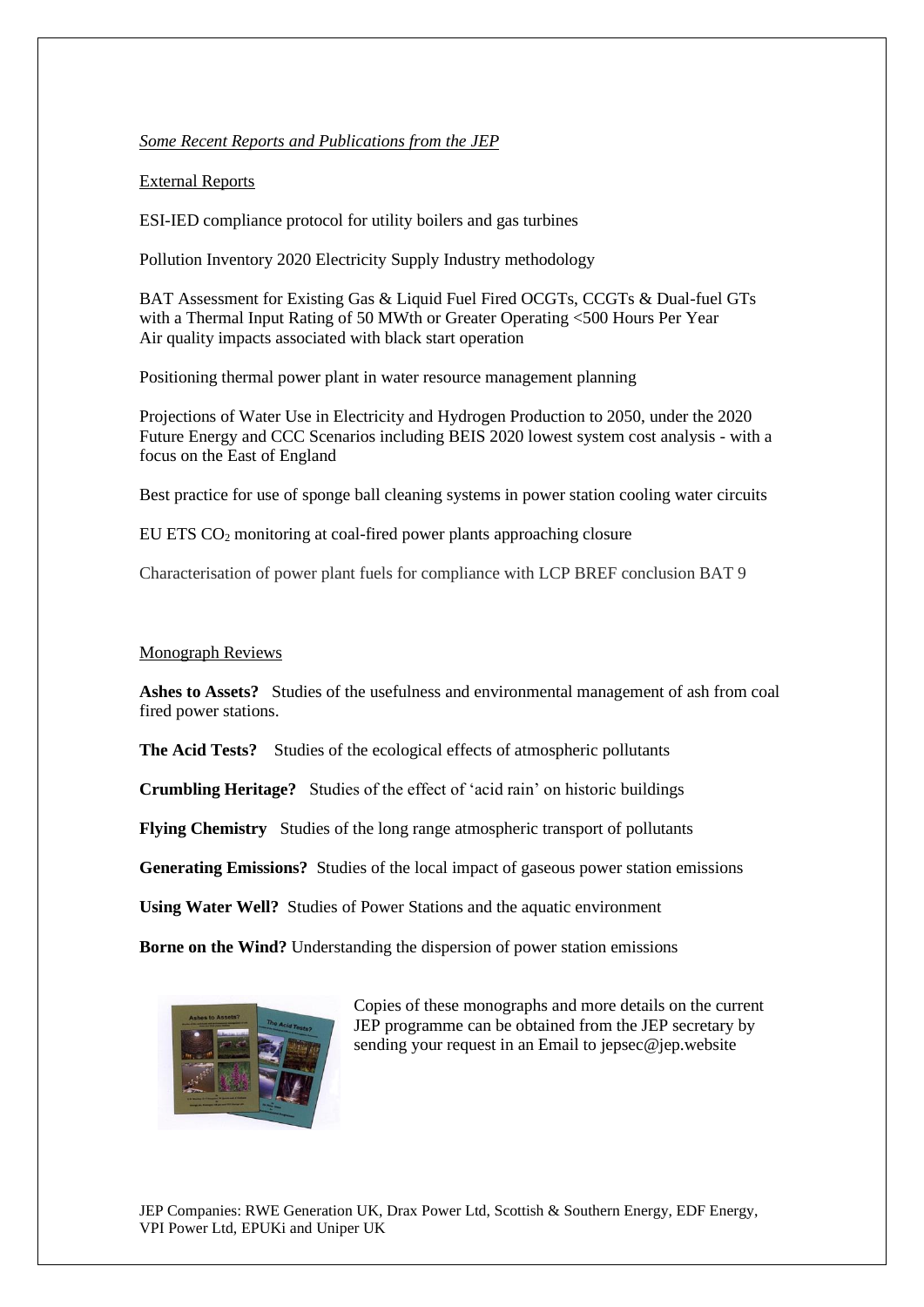Technology Centre **UTG/21/PMP/119/R** Issued: March 2022

# **JEP20WT07: Water Use In Biomass And Combined Cycle Gas Turbine Power Plant With Carbon Capture And Storage**

**By**

# **G Pickens and R M C Brandwood**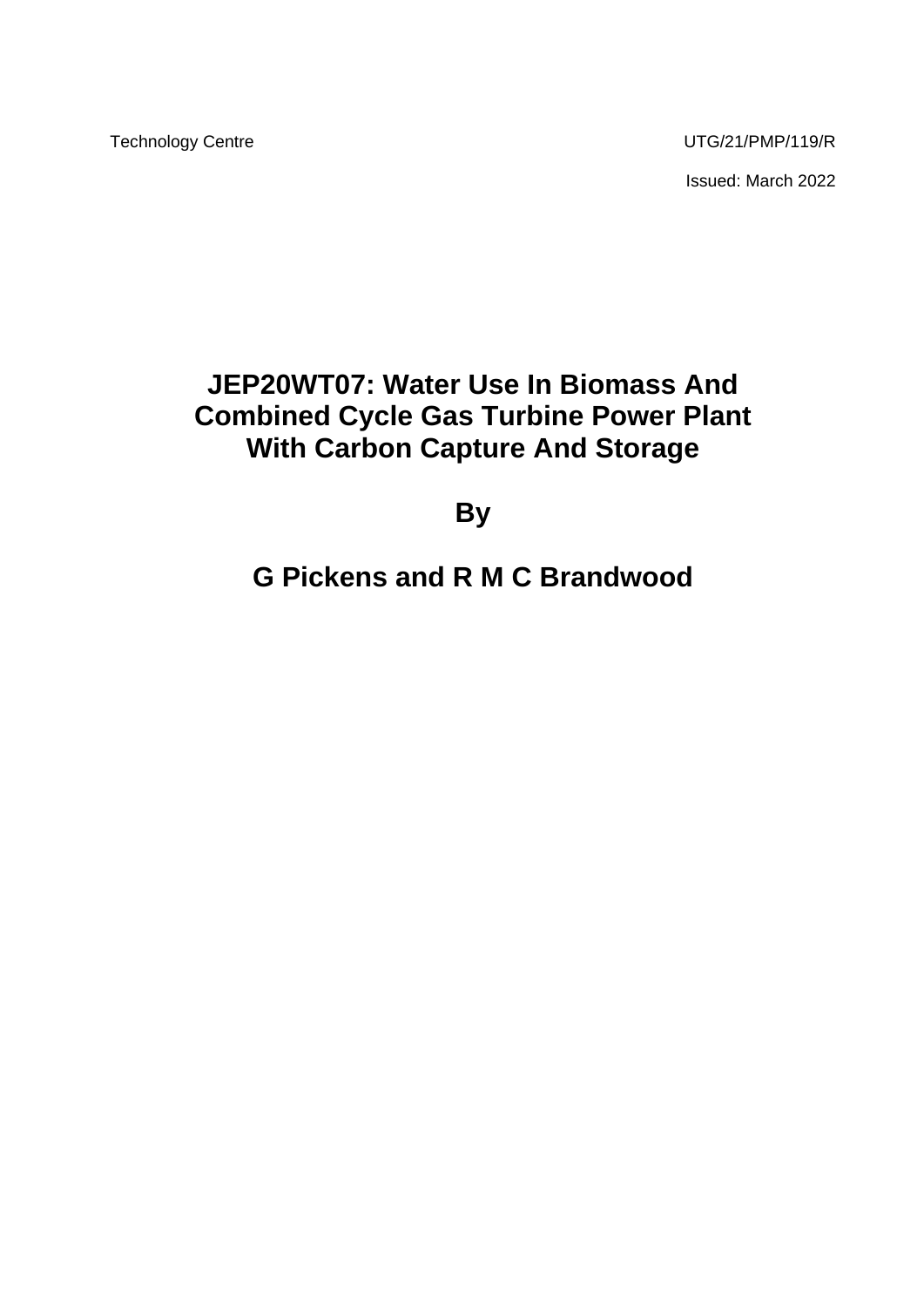Neither Uniper, nor any person acting on its behalf, makes any warranty, express or implied, with respect to the use of any information, method or process disclosed in this document or that such use may not infringe the rights of any third party or assumes any liabilities with respect to the use of, or for damage resulting in any way from the use of, any information, apparatus, method or process disclosed in the document.

#### **© Uniper Technologies Limited 2022**

No part of this publication may be reproduced, stored in a retrieval system or transmitted, in any form or by any means electronic, mechanical, photocopying, recording or otherwise, without the written permission of the Directors of Uniper Technologies Limited, Technology Centre, Ratcliffe on Soar, Nottingham, NG11 0EE.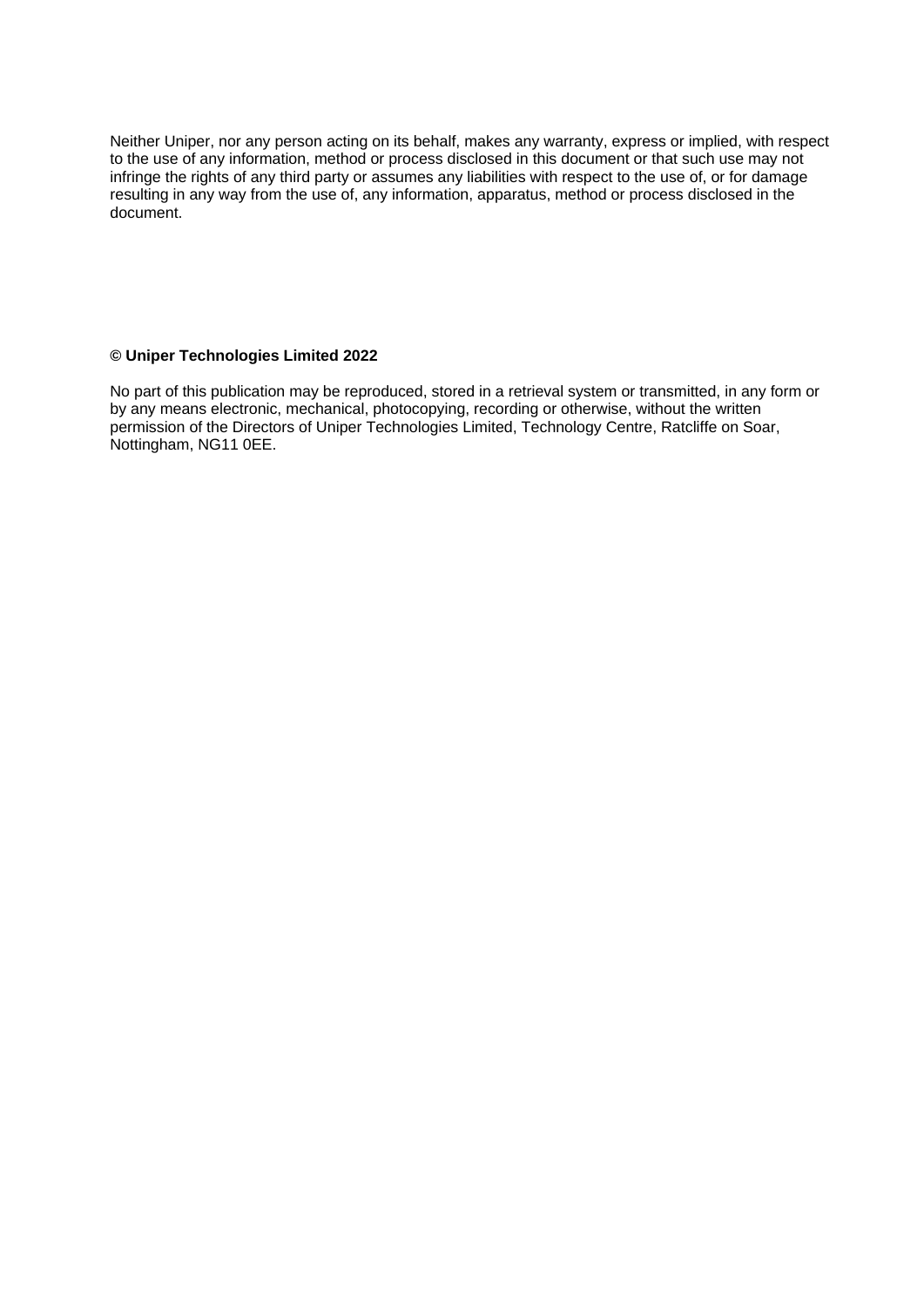## **Executive Summary**

This study was undertaken by Uniper Technologies for the Joint Environmental Programme (JEP) in order to provide a updated review on the gross water usage and water consumption of gas-fired power plants fitted with carbon capture utilisation and storage (CCUS) technology as well as bio-energy with carbon capture and storage (BECCS) plants. This was achieved by collating data from CCUS project reports in the public domain, namely: Kårstø, Peterhead, Poza Rica, ROAD, Kingsnorth, Longannet, Petra Nova, White Rose and Shand. Since no BECCS project data was currently available in the public domain, it was assumed that coal-fired plants with CCUS could be substituted for BECCS due to their process and fuel similarities.

From the available data, two key properties were calculated: cooling water abstracted per unit of power generated and cooling water abstracted per unit of  $CO<sub>2</sub>$  captured. This proved to be challenging, since key data such as net power generation was often not quantified due to confidentiality or under-developed report data. Therefore in the cases where this was not specified assumptions had to be made regarding efficiency for both gas-fired and coal-fired plants. The projects were divided into four subsets of plant types: gas-fired CCUS plant with once through cooling, gas-fired CCUS plant with cooling cells, coal-fired (biomass) plant with once through cooling and coal-fired (biomass) plant with cooling cells. A range of values with a central value representative of the dataset was then determined to enable comparisons with previous studies.

One of the main findings was that process water consumption for the projects studied was often limited to start-up periods, since the water produced was often of high quality and could be reintegrated for various uses such as cooling water make-up. Additionally, when comparing the cooling water abstracted per unit of power generated figures to previous studies, it was inferred that these numbers were highly plant specific, and while showing some similarities to previous studies not enough data was available in the public domain to accurately predict water usage of future CCUS plants.

It was also observed that there can be significant variation in water use between the different capture processes, when their application is considered on a nominally similar base power plant. This tends to suggest a wide range of water usage data could be expected to be included in permit applications as developments come forward.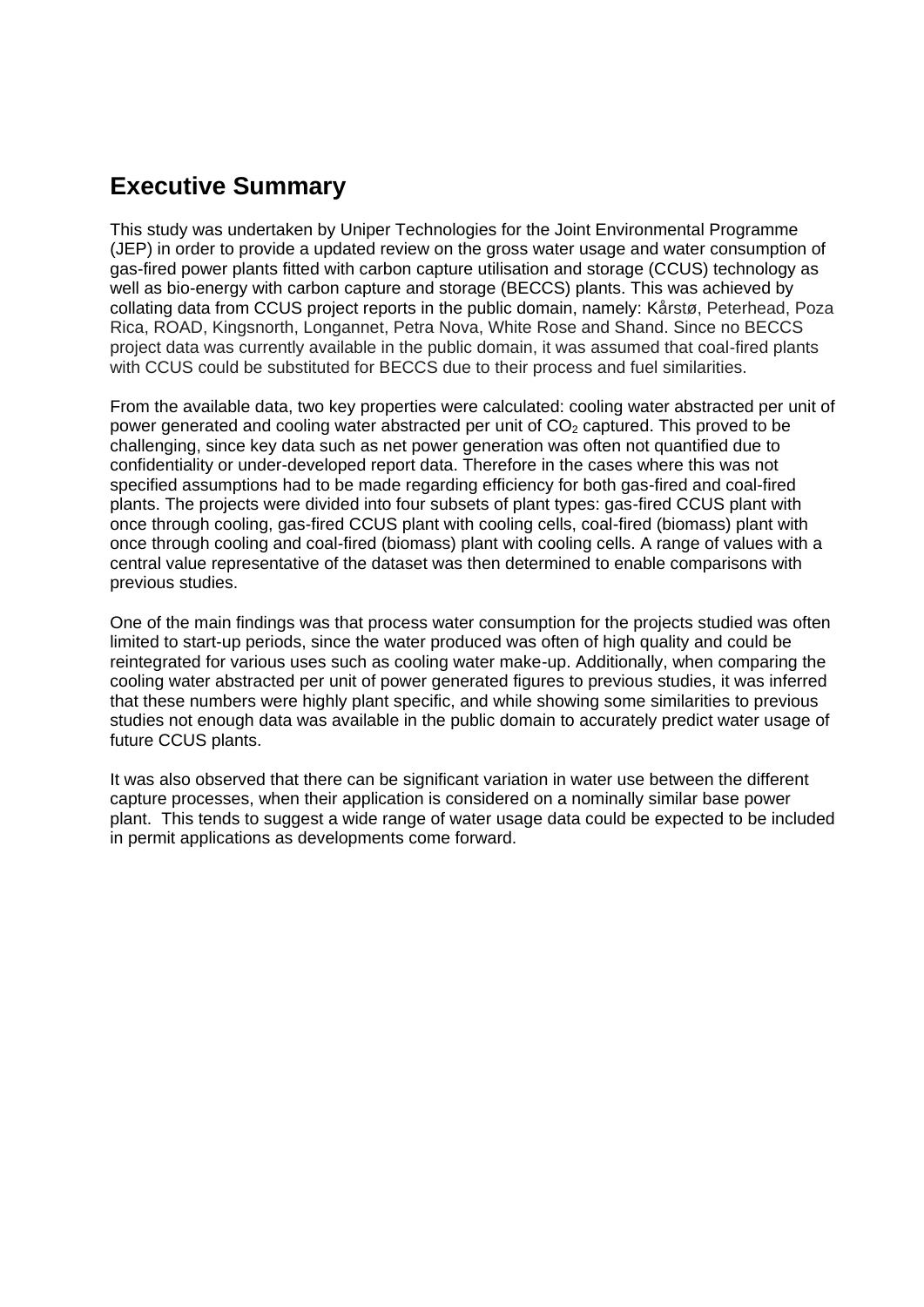## **CONTENTS**

## Page

#### ABBREVIATIONS / NOMENCLATURE

| $\mathbf{1}$   |                          |                                                      |  |
|----------------|--------------------------|------------------------------------------------------|--|
|                | 1.1                      |                                                      |  |
| 2              | 2.1                      |                                                      |  |
| 3              | 3.1<br>3.2<br>3.3        |                                                      |  |
| $\overline{4}$ | 4.1<br>4.2<br>4.3        |                                                      |  |
| 5              |                          |                                                      |  |
| 6              | 6.1<br>6.2<br>6.3<br>6.4 |                                                      |  |
| $\overline{7}$ |                          | VARIATION IN WATER USE BETWEEN CAPTURE PROCESSES  12 |  |
| 8              |                          |                                                      |  |
|                |                          |                                                      |  |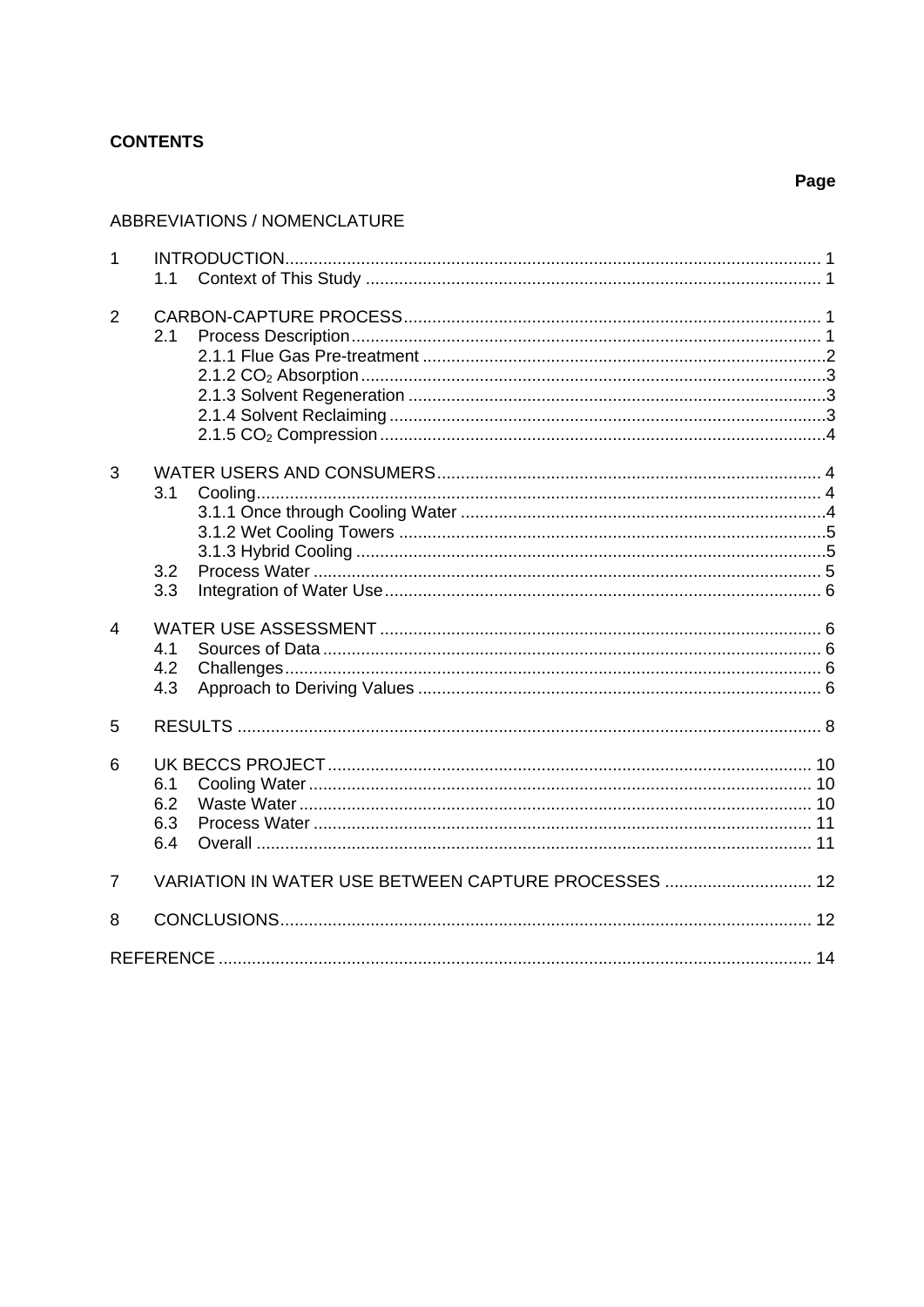## **ABBREVIATIONS / NOMENCLATURE**

| ASU          | Air separation unit                            |
|--------------|------------------------------------------------|
| <b>BECCS</b> | Bio-energy with carbon capture and storage     |
| <b>CAPEX</b> | Capital expenditure                            |
| <b>CCGT</b>  | Combined-cycle gas turbine                     |
| <b>CCS</b>   | Carbon capture and storage                     |
| <b>CCUS</b>  | Carbon capture utilisation and storage         |
| <b>DCC</b>   | Direct contact cooling                         |
| EA           | <b>Environmental Agency</b>                    |
| <b>FEED</b>  | <b>Front End Engineering Design</b>            |
| <b>FGD</b>   | Flue gas desulphurisation                      |
| GGH          | Gas-gas heater                                 |
| <b>GPU</b>   | Gas processing unit                            |
| GT           | <b>Gas turbine</b>                             |
| HRSG         | Heat recovery steam generator                  |
| <b>HSS</b>   | Heat stable salts                              |
| JEP          | Joint Environmental Programme                  |
| MEA          | Ethanolamine                                   |
| <b>ROAD</b>  | Rotterdam Opslag en Afvang Demonstratieproject |
| <b>WRE</b>   | Water Resources East                           |
|              |                                                |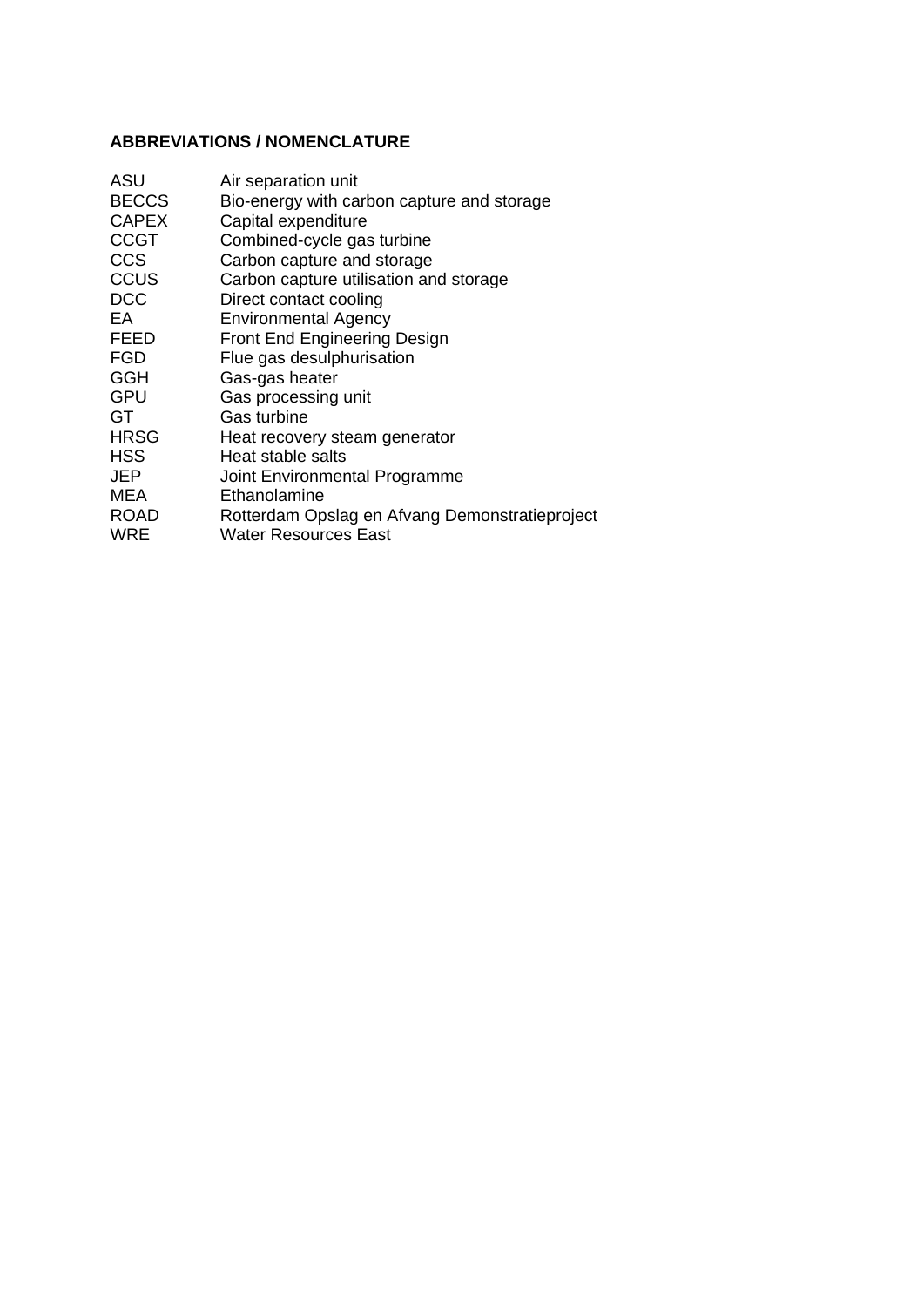## <span id="page-8-0"></span>**1 INTRODUCTION**

This study was carried out in order to provide an updated estimate of water usage figures from those used in the JEP report "Scenarios for the projection to 2050 of water use by power producers- with a focus on WRE" [1]. The water usage figures of interest are those of power plants with carbon capture utilisation and storage (CCUS) and bioenergy with carbon capture and storage (BECCS). This update was achieved by collating data from publicly available CCUS front-end engineering design (FEED) and pre-feasibility reports, focussing on combinedcycle gas turbine (CCGT) plants with CCUS and using coal-fired plants with CCUS as a proxy for BECCS given the process similarities between coal and biomass firing.

## <span id="page-8-1"></span>**1.1 Context of This Study**

The UK is committed to a legally binding target of reducing emissions by 100% compared to the 1990 emissions baseline by 2050, which will require significant decarbonisation of the power sector. Carbon capture utilisation and storage (CCUS) has a potentially significant role; according to the 2020 Future Energy Scenarios by the National Grid [2], CCUS is required for all net zero scenarios. Despite this, there are currently no operational carbon capture plants in the UK, largely due to the efficiency penalties and increased water consumption carbon capture processes incur. The UK government has set the target for a CCUS facility to be operational from the mid-2020s [3], with the aim to deploy CCUS in industrial clusters in the 2030s subject to cost reductions.

Interest is also growing in BECCS. The negative emissions from BECCS are essential for reaching net zero  $[2]$ , generating up to 62 MtCO<sub>2</sub>e of negative emissions by 2050. This is pivotal in offsetting emissions from industries that are difficult to decarbonise, and in providing baseload generation up to and beyond 2025 as coal power is phased out.

As the UK sets out to achieve net zero by 2050, simultaneously water stress is set to increase in many areas due to population growth and climate change. This poses an additional challenge to the deployment of CCUS, since CCUS typically increases water abstraction at existing sites. Therefore it is important to predict future water use by CCUS in order to assess the implication it will have on future water abstraction and consumption as well as its viability.

## <span id="page-8-2"></span>**2 CARBON-CAPTURE PROCESS**

With the exception of the White Rose Project (oxyfuel technology), all of the projects studied for this report employed an amine based post-combustion carbon capture process. The basic premise of this process is to transfer  $CO<sub>2</sub>$  from the flue gas into a liquid solvent in a countercurrent absorption column. The  $CO<sub>2</sub>$  laden solvent is then transferred to a regeneration or stripping column, where the process is reversed by applying heat via steam to release the captured  $CO<sub>2</sub>$ . Depending on the selected transportation and storage option, captured  $CO<sub>2</sub>$  is dehydrated and compressed to a required pipeline pressure for transport to a storage site or liquefaction facility. Further conditioning may also be required, depending on the requirement of the final transport and storage scheme.

## <span id="page-8-3"></span>**2.1 Process Description**

The main components of a amine based post-combustion capture plant are described in more detail in the following paragraphs:

• Flue gas pre-treatment section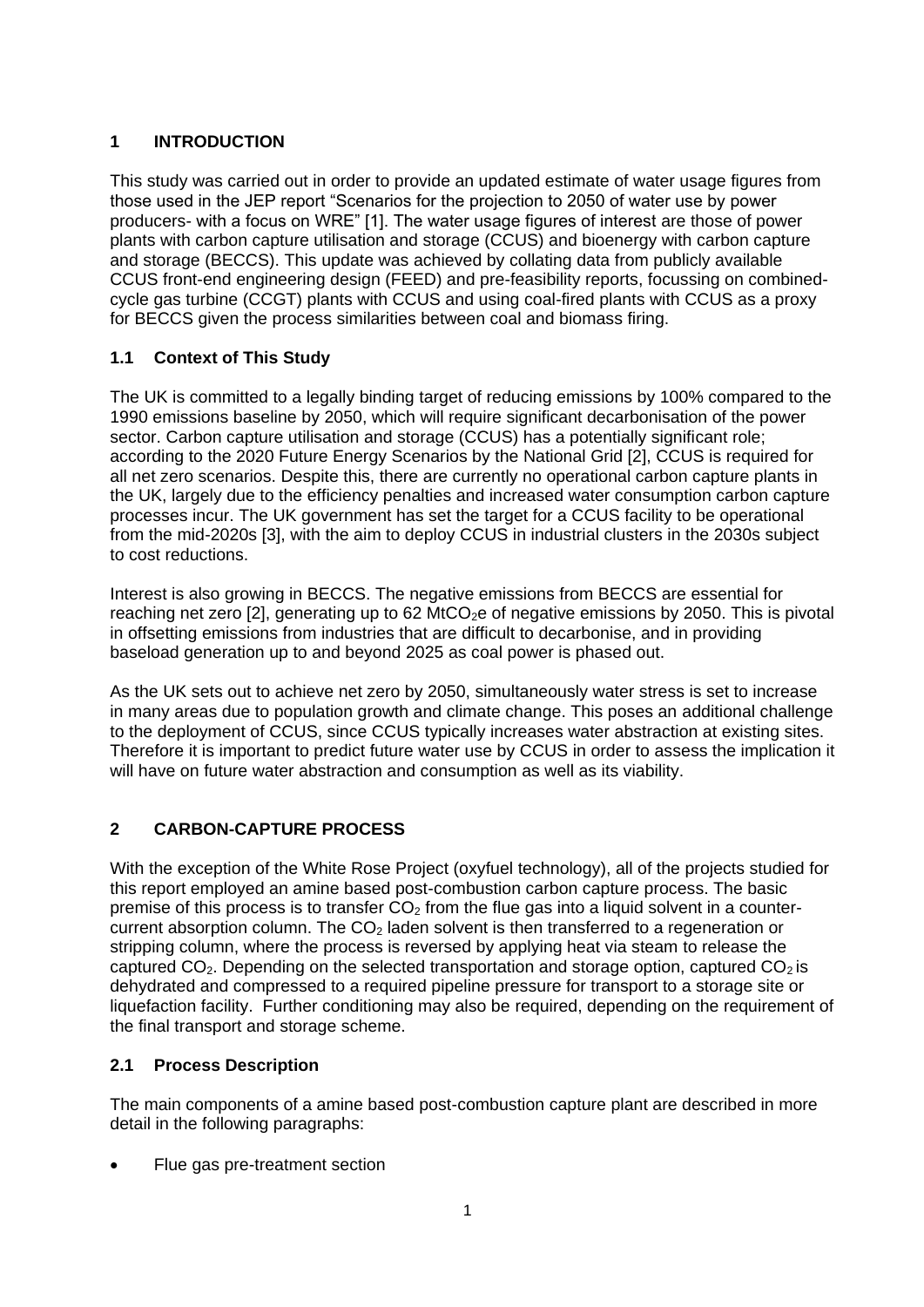- Absorption section
- Stripping section
- Solvent reclaiming section
- Cooling system
- Compression system

A simplified process flow scheme for a post combustion capture facility is shown in Figure 1.



**Figure 1: Post Combustion Carbon Capture Scheme**

#### <span id="page-9-0"></span>2.1.1 Flue Gas Pre-treatment

Hot flue gas exiting a heat recovery steam generator (HRSG) has to be cooled down significantly before undergoing  $CO<sub>2</sub>$  capture in the amine absorber. This is because the absorption reaction is exothermic, and therefore the equilibrium favours lower temperatures (Le Chatelier's Principle).

This cooling could typically take place in one or two stages. In the two step scheme, the first would be cooling in a regenerative gas-gas heater (GGH) which transfers heat from the raw flue gas to treated gas exiting the absorber. This is perhaps most of relevance where final plume dispersion requires a higher exit temperature of the flue gas. Further cooling of the flue gas below its dew point occurs in the second step, a direct contact cooler (DCC), by quenching the gas stream with recirculating, cooled process water produced by condensing out the combustion water (with make-up for starting operation). Circulating water leaves at the bottom of the DCC column and is returned to the top of the DCC via a DCC water cooler under flow control. Excess water is continuously bled from the quench loop to maintain the water balance in the system. This water is of high quality, and can potentially be re-used elsewhere in the process or in the power plant.

In the case of a capture plant treating flue gas from a coal-fired unit, the DCC unit may also serve the additional purpose of removing sulphur oxides (if present) to ppm level by scrubbing the gas with caustic soda or soda ash solution in the upper section of the column (trim FGD); this may be in addition to a "deep" flue gas desulphurisation (FGD) unit upstream that removes the majority of the sulphur oxides. Since natural gas typically contains very low levels of sulphur compounds,  $SO<sub>2</sub>$  content in gas turbine flue gas is normally very low, obviating the need for a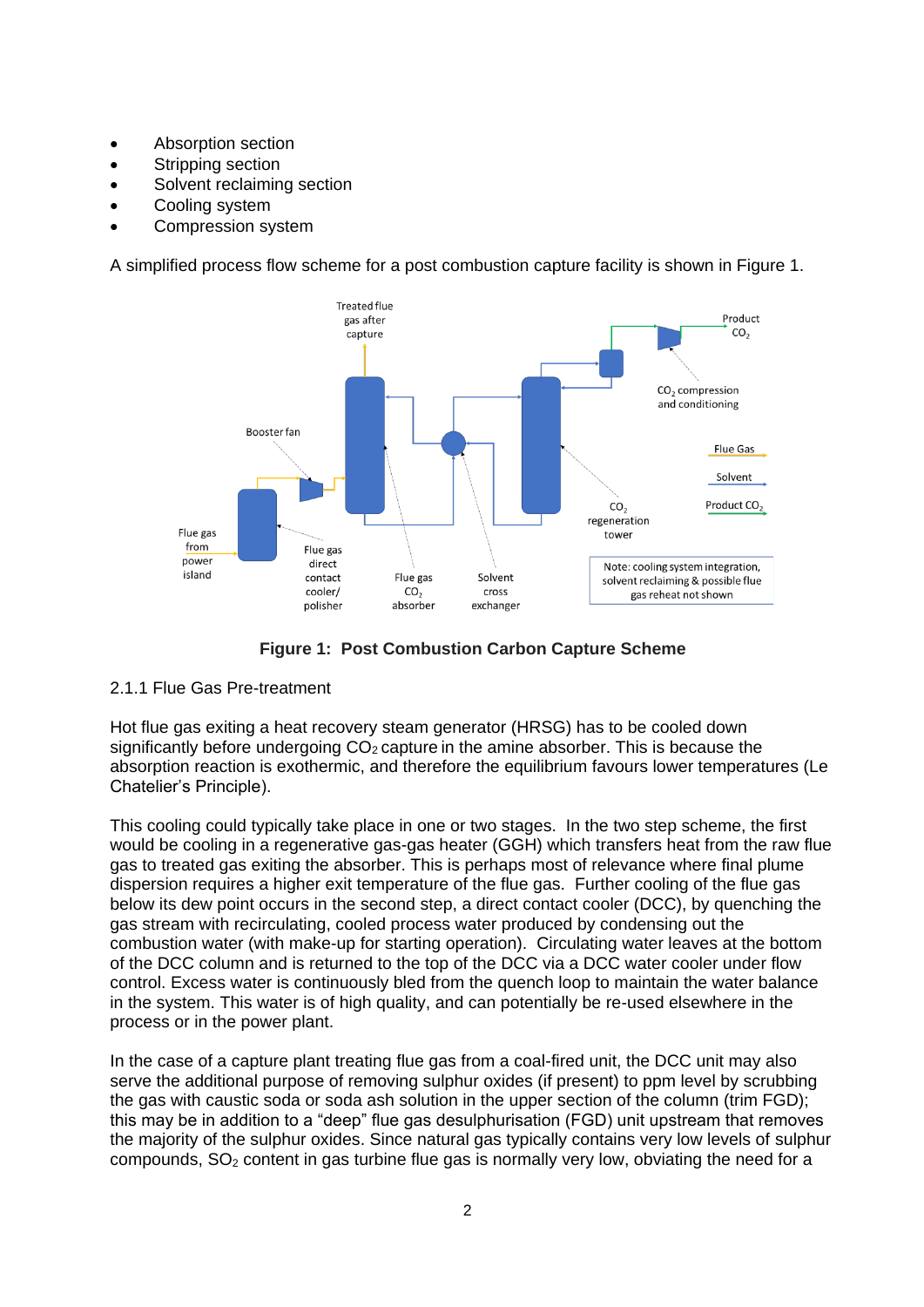desulphurisation stage. For fuels with some, negligible, sulphur content, then there will be a cost benefit assessment to be made to assess the optimum scheme for desulphurisation, and whether this is in one, or two, steps.

To overcome the pressure drop introduced into the gas path by the gas-gas heater (GGH), DCC and absorber units, a booster fan may be installed downstream of the GGH and DCC to avoid imposing back-pressure on the HRSG and gas turbine (for CCGTs) or boiler induced draft fan (for BECCS units).

#### <span id="page-10-0"></span>2.1.2 CO<sub>2</sub> Absorption

Flue gas enters the bottom of the absorber and flows upwards through the structured packing sections, where it is contacted with lean amine solvent in a counter-current fashion. As the resulting chemical reaction is exothermic, an absorber intercooler may be installed in the lower section of the intercooler in order to remove the heat of reaction and maintain the solvent temperature within design limits. This enables higher  $CO<sub>2</sub>$  loading in the solvent, and also reduces the solvent recirculation rate and therefore the energy requirement of the process.

Treated gas from the absorption column enters a wash section at the top of the absorber where residual solvent vapour is captured by a counter-current water stream. Wash-water is circulated by a wash water pump and cooled in the wash water cooler. Its flow rate is controlled to maintain the required wetting rate of the wash section packing.

Demineralised water may be added to the top of the absorber column to remove solvent vapours and entrained liquid droplets from the exiting gas. Excess wash water is filtered through a wash water filter and combined with the lean solvent entering the top of the column. The flow rate of the excess water is controlled to maintain the water balance in the wash circuit.

Treated flue gas exiting the absorber is virtually at its dew point, and might be reheated in the GGH before it is vented to atmosphere.

#### <span id="page-10-1"></span>2.1.3 Solvent Regeneration

The  $CO<sub>2</sub>$  rich solution exits the bottom of the absorber column and is pumped to a stripper column via a cross-stream heat exchanger, where it is pre-heated by a lean solvent stream exiting the reboiler. The hot solvent enters the stripper column below the wash section and flows downwards through the structured packing, where it is contacted with process steam which drives the  $CO<sub>2</sub>$  out of the solution. The now lean solvent collects in the sump and is sent to a reboiler to be heated to its boiling point by the de-superheated steam.

The recovered  $CO<sub>2</sub>$  enters the wash section of the column, where vaporised and entrained solvent can be recovered by contact with a reflux stream from the overhead accumulator and returned back to the main section of the stripper. The product stream containing only  $CO<sub>2</sub>$  and water vapour is cooled and water condensed out in the overhead condenser. The two-phase mixture is then separated in the accumulator and a fraction of process water is returned to the wash section of the stripper as a reflux. The  $CO<sub>2</sub>$  product is sent to the compression and dehydration unit under pressure control.

#### <span id="page-10-2"></span>2.1.4 Solvent Reclaiming

The amine solvent often reacts with flue gas constituents in the absorber and undergoes a slow degradation under the high temperatures in the stripper to form heat stable salts (HSS) that cannot be regenerated in the reboiler. This necessitates a solvent reclaimer, where the removal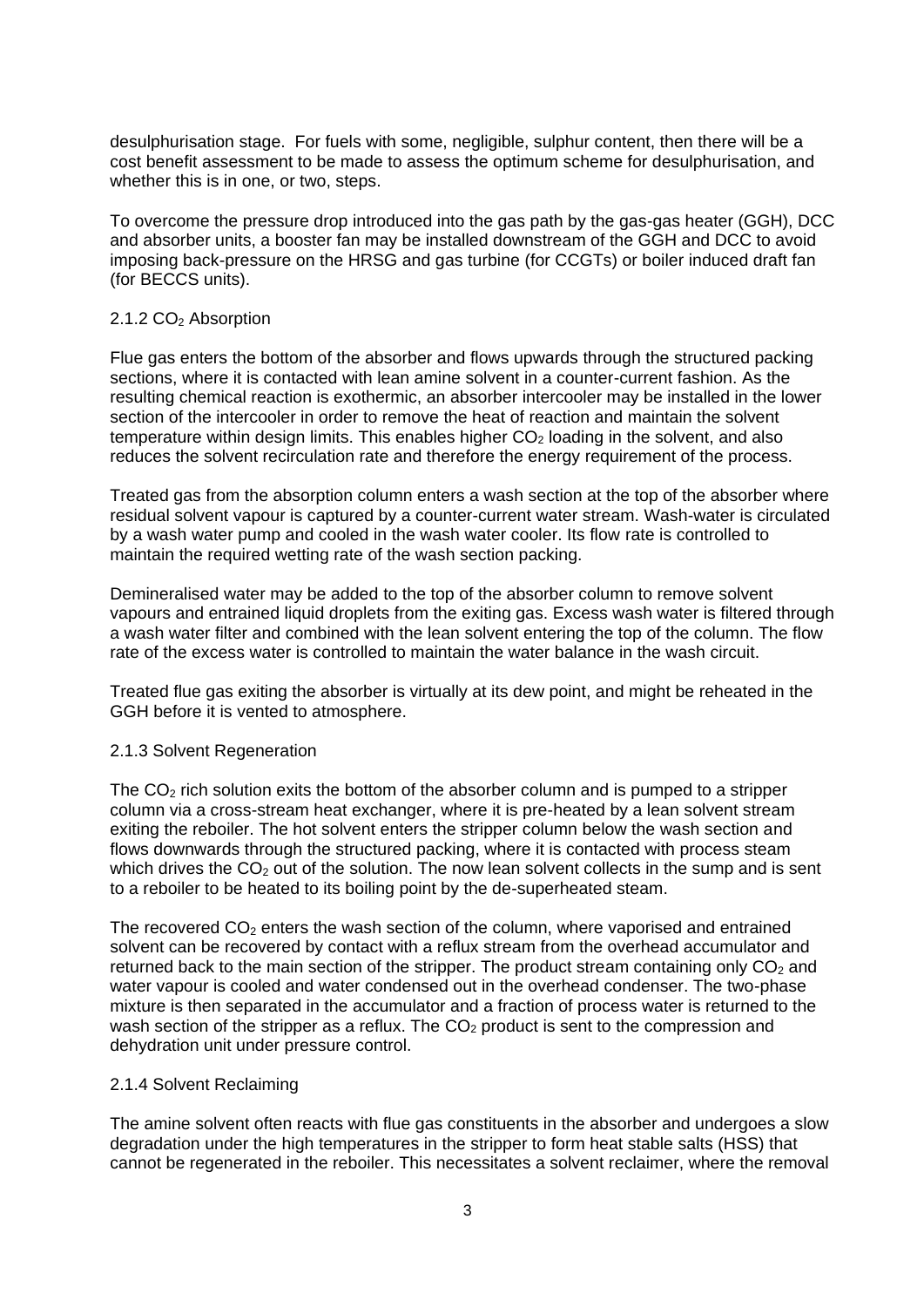of HSS is carried out by reaction with diluted sodium hydroxide or sodium carbonate solution. The reclaimer is typically operated intermittently and over prolonged periods of time. Due to the increased power consumption during reclaimer operation, Front-end Engineering Design (FEED) reports for CCUS often contain design scenarios for the reclaimer being both in and out of operation in their water and energy balances. A liquid bleed from the reclaimer system containing highly concentrated HSS and degradation products is emitted from the system, which due to its intermittent and low mass can be incinerated or processed by a specialised waste disposal company.

#### <span id="page-11-0"></span>2.1.5 CO<sub>2</sub> Compression

 $CO<sub>2</sub>$  from the stripper is routed to the compression and drying section, where the  $CO<sub>2</sub>$  is compressed in multiple stages with interstage coolers and knockout vessels to remove condensed water. Following compression, the  $CO<sub>2</sub>$  may be subject to further dehydration using molecular sieves, or other drying schemes, before entering an export pipeline.

It is worth noting that this is a general description for an amine carbon capture plant, and that process designs in the FEED reports studied varied from project to project. For example, for the proposed CO<sup>2</sup> capture plant at Kårstø Power Station in Norway, instead of a DCC to pre-cool and saturate the flue gas an evaporative fogging system consisting of two stages of water spraying was selected.

A significant outlier from the projects studied is the White Rose Project, which is the only nonretrofit project considered as well as the only project utilising oxyfuel technology. This technology proposed uses a supercritical boiler that burns coal and/or biomass in pure oxygen produced in an air separation unit (ASU). This results in a flue gas with a high  $CO<sub>2</sub>$ concentration, which is separated from the rest of the flue gas by a gas processing unit (GPU) before being compressed and exported.

## <span id="page-11-1"></span>**3 WATER USERS AND CONSUMERS**

## <span id="page-11-2"></span>**3.1 Cooling**

There were broadly three types of cooling system encompassed in this study:

- Once through cooling water
- Wet cooling tower(s)
- Hybrid cooling (dry and wet cooling)

#### <span id="page-11-3"></span>3.1.1 Once through Cooling Water

A once through cooling water system either uses water directly abstracted from a source (e.g. a river, lake, sea or estuary) or exit water from steam turbine condensers in the host power plant. Once the water has passed through heat exchangers and condensers in the carbon capture plant it is discharged at a higher temperature to the source, sufficiently far from the cooling water intake to prevent appreciable recirculation. Once through cooling systems using exit water from steam turbine condensers are known as "direct integrated" systems, which are relatively easy to retrofit and require no extra space. However, such a system results in increased abstraction rates and higher discharge temperatures, which may lead to challenges in terms of permitted abstraction rates and maximum discharge temperatures.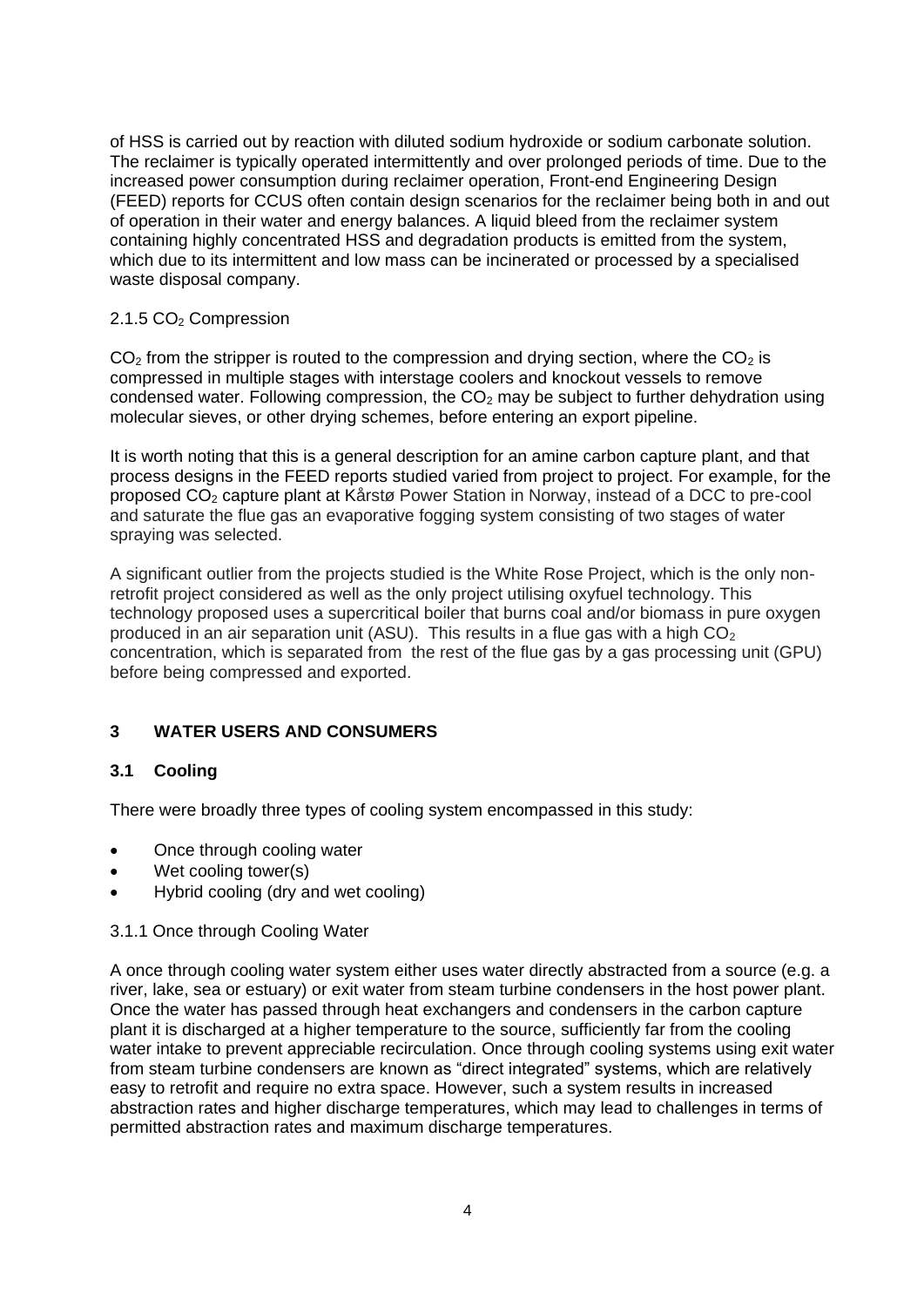In comparison, once through cooling systems which abstract water from a source directly to the CCUS plant are known as "direct independent" systems. The advantages of such a system are greater operational flexibility, lower discharge temperatures and no extra space requirements. The lower water outlet temperatures also mean that process and compressor coolers can operate at lower temperatures, resulting in equipment size and cost savings as well as greater capture efficiencies. Nevertheless, this also results in increased abstraction rates, potentially requiring new abstraction and fall-out points so may also risk the exceedance of permit limits. Despite this, direct independent once through seawater is usually preferred to direct integrated because of the aforementioned higher operational flexibility and lower discharge temperatures.

#### <span id="page-12-0"></span>3.1.2 Wet Cooling Towers

Wet cooling towers operate on the principle of evaporative cooling. Hot water enters the cooling tower and is distributed into a fine spray by pressurised nozzles before flowing downwards through the "fill", or packing, which slows the water flow down and increases the surface area for water-air contact. The water is contacted with ambient air drawn up through the tower in a counterflow design, and a portion of the water evaporates. The energy required to evaporate the water is removed from the remaining mass of water, hence lowering its temperature. The cooled water is then recirculated and removes heat from the capture plant before being returned to the cooling tower at a higher temperature. When water is evaporated it leaves its dissolved salts behind, which accumulate over time in the recirculating cooling water. This is controlled with a blowdown stream when a designated number of cycles of concentrations is reached.

Mechanical or forced draft wet cooling towers use power-driven fan motors to force or draw air through the towers, while natural draft devices use convective action to draw air through the tower.

A closed-loop cooling system with wet cooling towers has the advantage that they have a minimum impact on existing and future site abstraction rates, as well as being independent of the host plant cooling load. However, such a system incurs high CAPEX and has large space requirements.

#### <span id="page-12-1"></span>3.1.3 Hybrid Cooling

A hybrid cooling system utilises both dry and wet cooling. Dry cooling uses ambient air to remove excess heat from hot water by convection; this typically occurs through a surface that separates the working fluid from ambient air, such as a tube to air heat exchanger. Dry cooling systems may cause operation and maintenance issues due to the temperature sensitive nature of some carbon capture processes, and so hybrid cooling systems are often used when sufficient levels of water to support a 100% wet cooled system are not available.

#### <span id="page-12-2"></span>**3.2 Process Water**

Carbon capture processes may both produce and consume process water intermittently during operation. Since incoming flue gas must be cooled in the DCC below its dew point, the combustion water is condensed out and the excess process water must be bled from the DCC cooling circuit. Process water may also be produced when water is condensed out in the  $CO<sub>2</sub>$ compression, and its associated drying section, and when water is purged from a FGD unit (if applicable). Process water may also be consumed in the water wash section of the absorber column in order to prevent the amine concentration building up.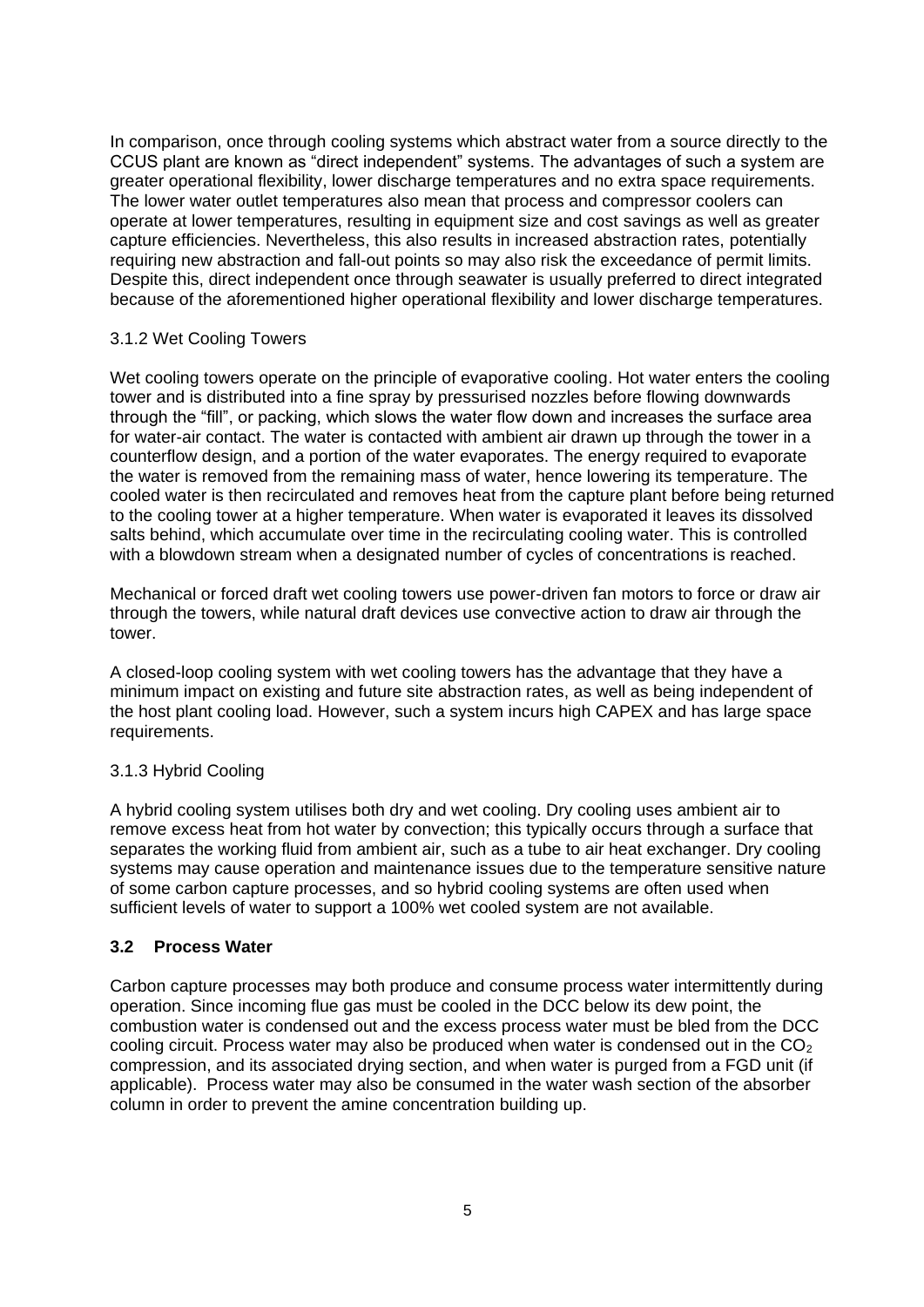## <span id="page-13-0"></span>**3.3 Integration of Water Use**

Due to the low level of contaminants in the wastewater produced by carbon capture plants, namely dissolved  $CO<sub>2</sub>$ , oxygen and  $SO<sub>2</sub>$ , water may be re-used as makeup water or demineralised water for various uses within the capture plant after treatment on-site. For example, the Shand FEED scenario was developed with a "zero liquid discharge" philosophy to minimise water use, and this is fully integrated into its design. Therefore, process water consumption may be limited in many cases to make-up quantities during start-up to establish the water balance.

## <span id="page-13-1"></span>**4 WATER USE ASSESSMENT**

## <span id="page-13-2"></span>**4.1 Sources of Data**

The data for this report was collated from selected front-end engineering design (FEED) and pre-feasibility studies for carbon capture projects in the public domain, namely: Kårstø, Peterhead, Poza Rica, ROAD, Petra Nova, Shand, Kingsnorth, Longannet and White Rose. The data of interest was the water demand information, the power generation both pre and postretrofit, as well as the abated and unabated  $CO<sub>2</sub>$  flows and the cooling duties.

## <span id="page-13-3"></span>**4.2 Challenges**

With only the Petra Nova project (USA) reaching an operational stage out of all the projects studied, the quality and extent of the reports available varies widely. In some cases data was omitted due to confidentiality, or as a result of design not being finalised at the time the report was written. Additionally, the basis of the study was not always clearly documented. One key challenge was manipulating the data into outputs on a per megawatt hour net basis, which was problematic because the available sources did not always document the power generation from the parent (unabated) unit, or the share of the flue gas of that unit (and hence the equivalent megawatt abated). In some cases the energy consumption of the capture plant is not met from the power cycle at all, instead being delivered by auxiliary boilers and/or a dedicated combined heat and power plant. This was further complicated as, given the energy consumption of the carbon capture process was itself not always fully quantified, the efficiency impact and net generation could not always be directly assessed.

## <span id="page-13-4"></span>**4.3 Approach to Deriving Values**

Where data was not presented in the required form, the equivalent abated power generation was calculated using a number of approaches. In all cases, the assumption was used that the power island does provide the energy required by the capture island so all electrical energy or thermal energy consumed in capturing  $CO<sub>2</sub>$  has a direct impact on the power cycle efficiency and therefore on the electrical power output that can be exported for a given thermal power input.

For the CCGT studies where the gas turbine type was known or could be determined, an assumption was made of the net generation for that class of machine, as well as the corresponding thermal input. This gave an unabated net electrical efficiency. Where the energy demand was understood the electrical energy drawn by the capture plant was deducted from the net output, and the steam consumption of the capture plant was converted to an equivalent reduction in electrical output as if that steam was withdrawn from the steam turbine. The efficiency used to relate this thermal energy consumed to a reduction in electrical output is one third of the overall CCGT electrical efficiency. This represents that, typically, one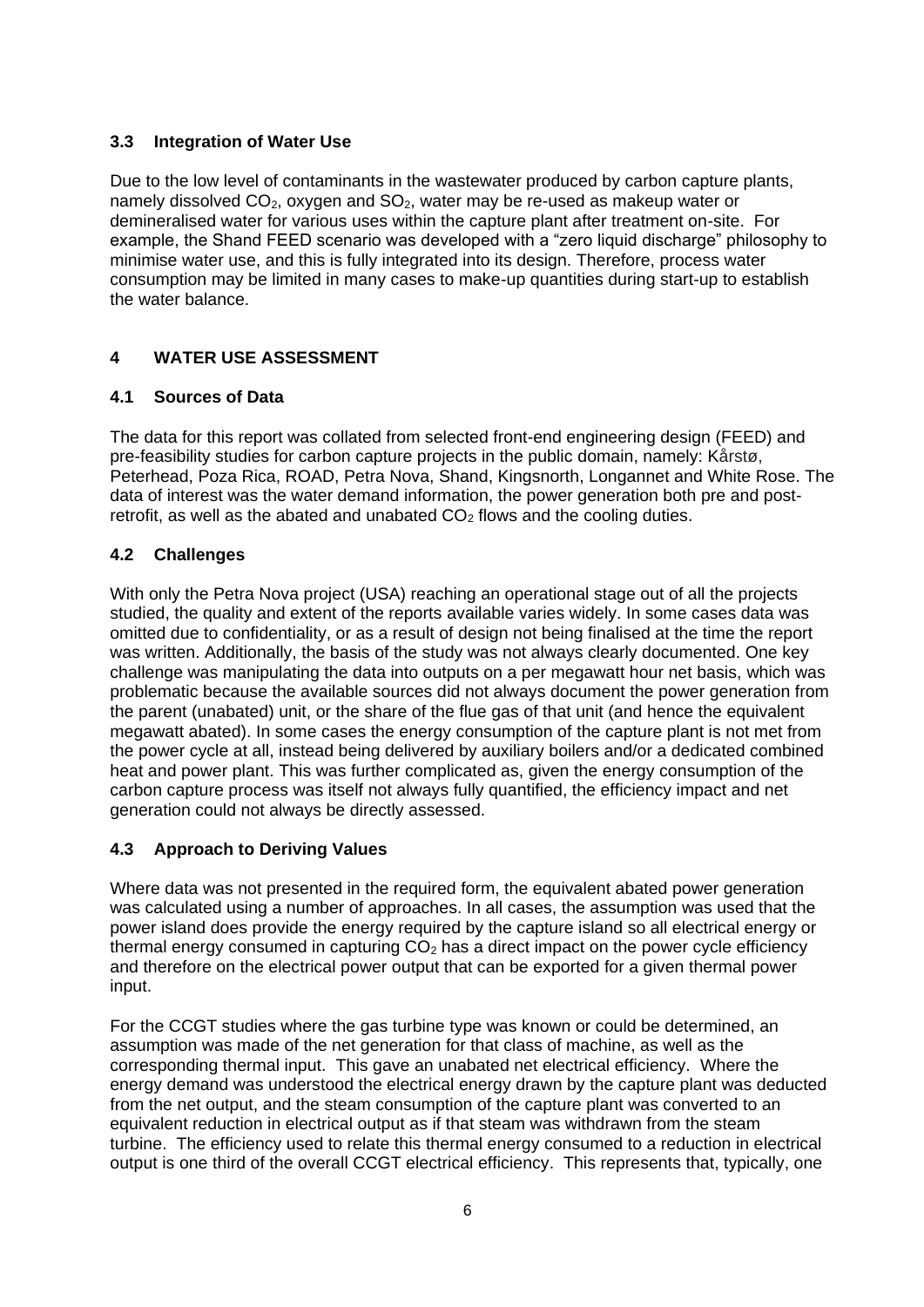third of the power output from a CCGT is drawn from the steam cycle and two thirds from the gas turbine (which in this instance does not see its electrical output reduced). In reality, this is likely to be an underestimate as some work will have been performed by the steam prior to withdrawal so a linear reduction in output with steam withdrawal may not be entirely accurate. This approach could be refined with thermodynamic modelling, but only where a greater amount of plant data is known. This is more time consuming than this study allows and, in any case, the data inputs that would be required to complete that exercise are not available.

For the coal plant studies, a different approach was used. As the different projects had unique bases of design, judgment was applied to bring the data back to a common basis consistent with that of a power plant island providing energy, with a penalty resulting to its output and efficiency, for consumption by an integrated capture island. The actual water data was used and an effective net power generation calculated by taking the net power before capture (or for slipstreams the pro rata power contribution), and deducting the work's power requirement of the capture plant. The efficiency penalty arising from the steam consumed was calculated based on a calculated thermal input lost to the steam turbine cycle and the assumption that electricity would have been generated with the same efficiency as the Kingsnorth CCS FEED scenario. Therefore a further deduction from the abated plant net output was made accounting for this lost generation. It should be noted that this is a simplification, and in many cases the plant in question would not have benefited from the high efficiencies of the proposed Kingsnorth plant. For one case included, there was insufficient data to calculate the thermal energy consumed in the capture plant (it being redacted in the public domain report) therefore an assumed efficiency penalty similar to the difference between abated and unabated scenarios at Kingsnorth was applied. Again, this approach could be refined by thermodynamic modelling of each case. However, this would entail collecting a greater amount of plant data than is presented in any of the FEED studies, and is beyond the resources available to this project.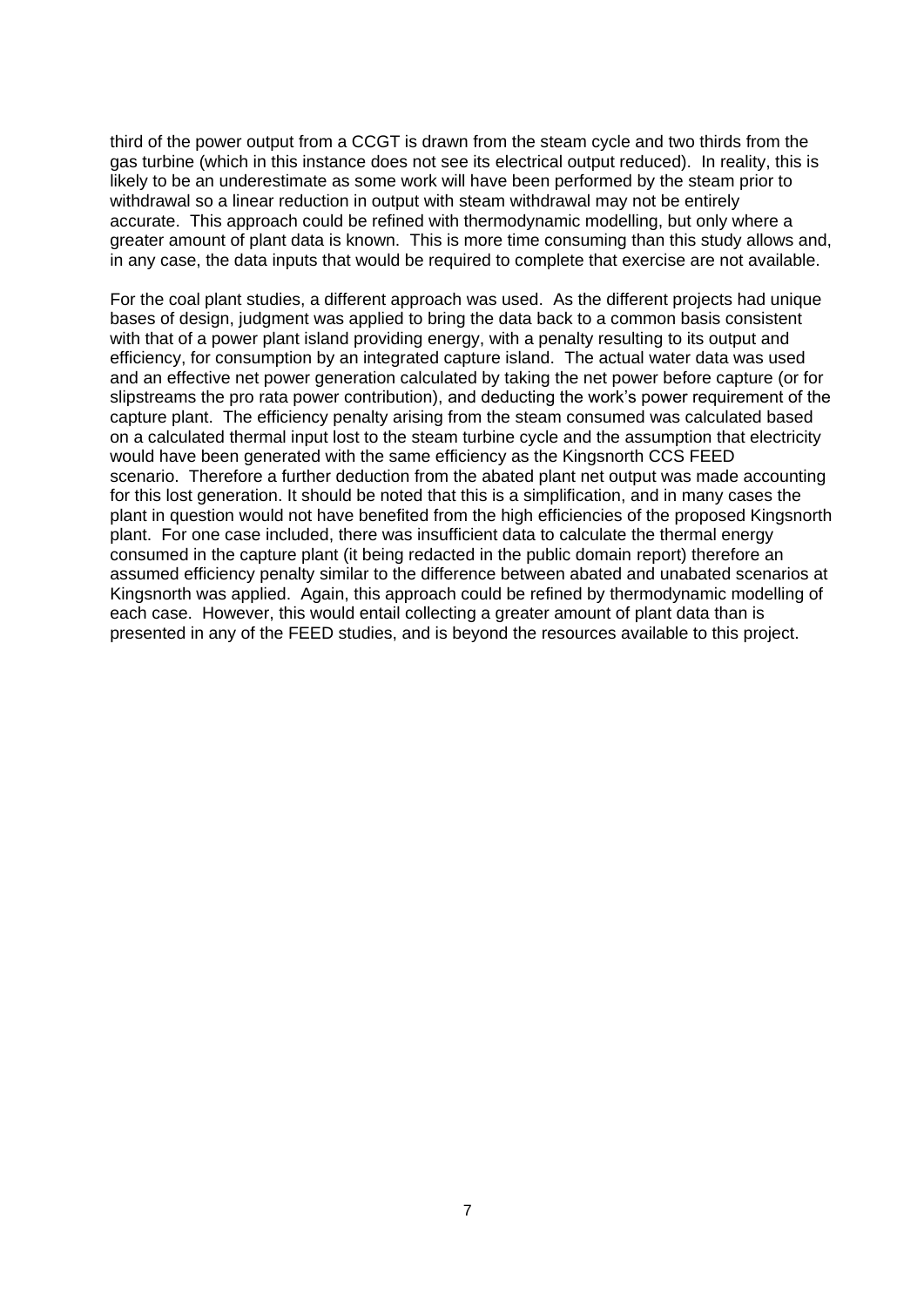## <span id="page-15-0"></span>**5 RESULTS**

The water use data was collated from nine separate CCUS projects. The calculated outputs are presented in Table 1.

| Project               | <b>Fuel</b>                         | <b>Cooling circuit</b><br>type | <b>Scenario</b>           | <b>Cooling water</b><br>abstracted per unit<br>of CO <sub>2</sub> captured<br>(te $H_2$ O/te CO <sub>2</sub> ) | <b>Cooling water</b><br>abstracted per unit<br>of power<br>generated<br>(te/MWh) |
|-----------------------|-------------------------------------|--------------------------------|---------------------------|----------------------------------------------------------------------------------------------------------------|----------------------------------------------------------------------------------|
|                       | Natural gas                         | Once through<br>seawater       | Normal (reclaimer off)    | 128.8                                                                                                          | 45.6                                                                             |
|                       |                                     |                                | Normal (reclaimer off)    | 125.6                                                                                                          | 44.2                                                                             |
| Kårstø <sup>[4]</sup> |                                     |                                | Summer (reclaimer off)    | 139.0                                                                                                          | 44.7                                                                             |
|                       |                                     |                                | Winter (reclaimer off)    | 132.9                                                                                                          | 48.5                                                                             |
|                       |                                     |                                | Turndown (reclaimer off)* | 154.8                                                                                                          | 58.0                                                                             |
| Peterhead [5]         | Natural gas                         | Once through<br>seawater       | Maximum load              | 147.5                                                                                                          | 53.0                                                                             |
| Poza Rica [6]         | Natural gas                         | Wet cooling                    | Generic 30% MEA case      | 2.6                                                                                                            | 1.1                                                                              |
| ROAD <sup>[7]</sup>   | Coal                                | Once through<br>seawater       | Maximum load              | 72.2                                                                                                           | 63.7                                                                             |
| Kingsnorth [8]        | Coal                                | Once through<br>seawater       | Maximum load              | 81.8                                                                                                           | 76.7                                                                             |
| Longannet [9]         | Coal                                | Once through<br>seawater       | Maximum load              | 113.4                                                                                                          | 151.6                                                                            |
| Petra Nova [10]       | Coal<br>Maximum load<br>Wet cooling |                                | 2.5                       | 2.7                                                                                                            |                                                                                  |
| White Rose [11]       | Coal                                | Wet cooling                    | Oxy-firing, maximum load  | 4.5                                                                                                            | 2.8                                                                              |
| Shand [12]            | Coal                                | Hybrid cooling                 | Reclaimer off             | 2.0                                                                                                            | 2.1                                                                              |

**Table 1: Calculated water use data**

\*note: no credit is given here for the potential to reduce the cooling water flow at part load operation.

These projects can be narrowed down into the following categories related to their fuel type and cooling circuits: natural gas with once through cooling (Kårstø and Peterhead), natural gas with cooling cells (Poza Rica), coal (representing biomass) with once through cooling (ROAD, Longannet and Kingsnorth) and coal (representing biomass) with cooling cells (Shand, Petra Nova and White Rose). These categories were taken into account in order to provide a range of values for the cooling water abstracted per unit of power generated, with a central value to represent an estimate of a typical value for the type of plant based on the data collected for this study. This data is presented in table 2.

#### **Table 2: Typical values for varying CCUS plant types**

| <b>Plant type</b>                       | Range of cooling water<br>abstracted per unit of power<br>generated (t/MWh) | Central value (t/MWh) |
|-----------------------------------------|-----------------------------------------------------------------------------|-----------------------|
| Natural gas- once through<br>cooling    | 44.2-58                                                                     | 50                    |
| Natural gas-cooling cells               | n/a                                                                         | 1.1                   |
| Coal (biomass)- once through<br>cooling | 63-151.6                                                                    | 77                    |
| Coal (biomass)- cooling cells           | $2.1 - 2.8$                                                                 | 2.7                   |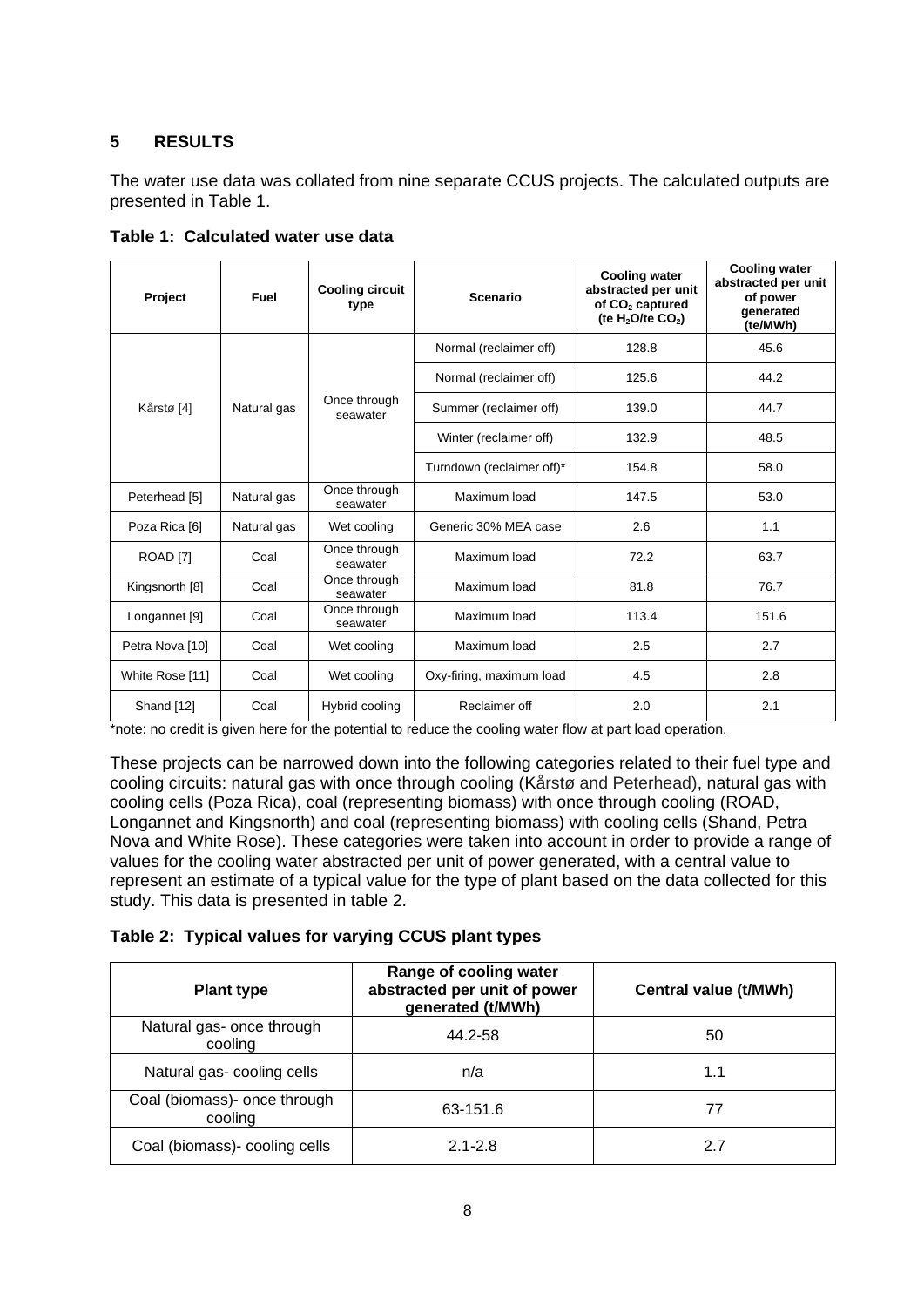As visible in tables 1 and 2, the two natural gas with once through cooled CCUS plants (Kårstø and Peterhead) yield broadly similar rates of abstraction per power generated and  $CO<sub>2</sub>$  capture per cooling water abstracted. However, this differs significantly from previous studies; Gasparino and Edwards (2020) [1] determined a central value of 88 m<sup>3</sup>/MWh for gross water usage from a water model, while in 2012 the Environmenta Agency (EA) [13] reported an estimate of 87.4 te/MWh. It is worth noting that the net abated power generation was not specified in the Kårstø FEED study as it was in the Peterhead one, so this was calculated using the assumptions stated in section 4.3 which may have resulted in an underestimate of the te/MWh figures for the Kårstø scenarios.

There was limited data available for a natural gas CCS plant utilising cooling cells, with only the proposed pilot CCS plant at Poza Rica considered in this study. The central value of 1.1 te/MWh attained corroborates with previous studies; the EA [13] estimated a cooling water abstraction of 1.14 te/MWh and Gasparino and Edwards [1] a gross usage of 1.63 m<sup>3</sup>/MWh. The Poza Rica project was unique among the projects evaluated, as it was the only pilot plant study considered. The pre-feasibility report focussed on a generic 30% MEA-based postcombustion capture design which served as a benchmark for comparing the performance of six post-combustion capture technology providers that participated in the study (Alstom, BASF, Fluor, HTC, MHI and Shell CanSolv). This is examined in more detail in section 7.

There was a large spread of data for the water abstraction per MWh for coal CCUS projects with once through cooling, ranging from 63.0-151.6 te/MWh. While the ROAD and Kingsnorth projects had similar figures (63.7 te/MWh and 76.7 te/MWh respectively), Longannet was an outlier with 151.6 te/MWh. The abated net power generation for the Longannet project was not provided, and so the calculations described in section 4.3 assuming the same efficiency of the Kingsnorth FEED CCS scenario were carried out. This required a significant amount of processing, and as a result the central value of 77 te/MWh is weighted more towards the ROAD and Kingsnorth projects. Gasparino and Edwards [1] inferred a central gross water usage value of 140 m<sup>3</sup> /MWh for both coal and biomass, while the EA [13] estimated cooling water abstraction to be 165.1 te/MWh for a supercritical coal plant with CCS. These values from previous studies are similar to the derived Longannet values, although vary significantly from the ROAD and Kingsnorth projects. This seems to suggest that the rate of cooling water abstraction per power generated is highly plant specific, and that in the absence of a significant number of CCUS FEED studies in the public domain or operational CCUS plants it is difficult to demarcate a reliable range of water usage in which CCUS plants of a certain type will operate. Moreover, while it was assumed that coal-fired plants using CCUS would be a good proxy for BECCS, this is with the caveat that biomass-fired power plants typically operate at lower efficiencies than new build coal-fired counterparts. It is likely therefore that BECCS would require a higher rate cooling water abstraction in order to achieve the same power output as an equivalent coal-fired plant; nevertheless, there are currently no publicly available BECCS FEED studies available which necessitated this assumption, a comparison with a UK BECCS development is considered in section 6.

From the data provided for coal CCS plants with cooling cells, a range of 2.1-2.8 te/MWh with a central value of 2.7 t/MWh was attained. The central value was weighted towards the upper end of the range because the project with the 2.1 te/MWh water abstraction value utilised a complex heating and hybrid cooling arrangement (Shand project), so is not representative of a typical plant using cooling cells as a cooling system only. It is also worth noting that a CCS plant using oxyfuel technology (White Rose Project) was included in this category, which will have implications on power generation and water abstraction compared to a generic amine-based post-combustion CCUS plant, so again this may not be fully representative of a typical plant in this category. Gasparino and Edwards [1] inferred a central gross usage value of 5.2 m<sup>3</sup>/MWh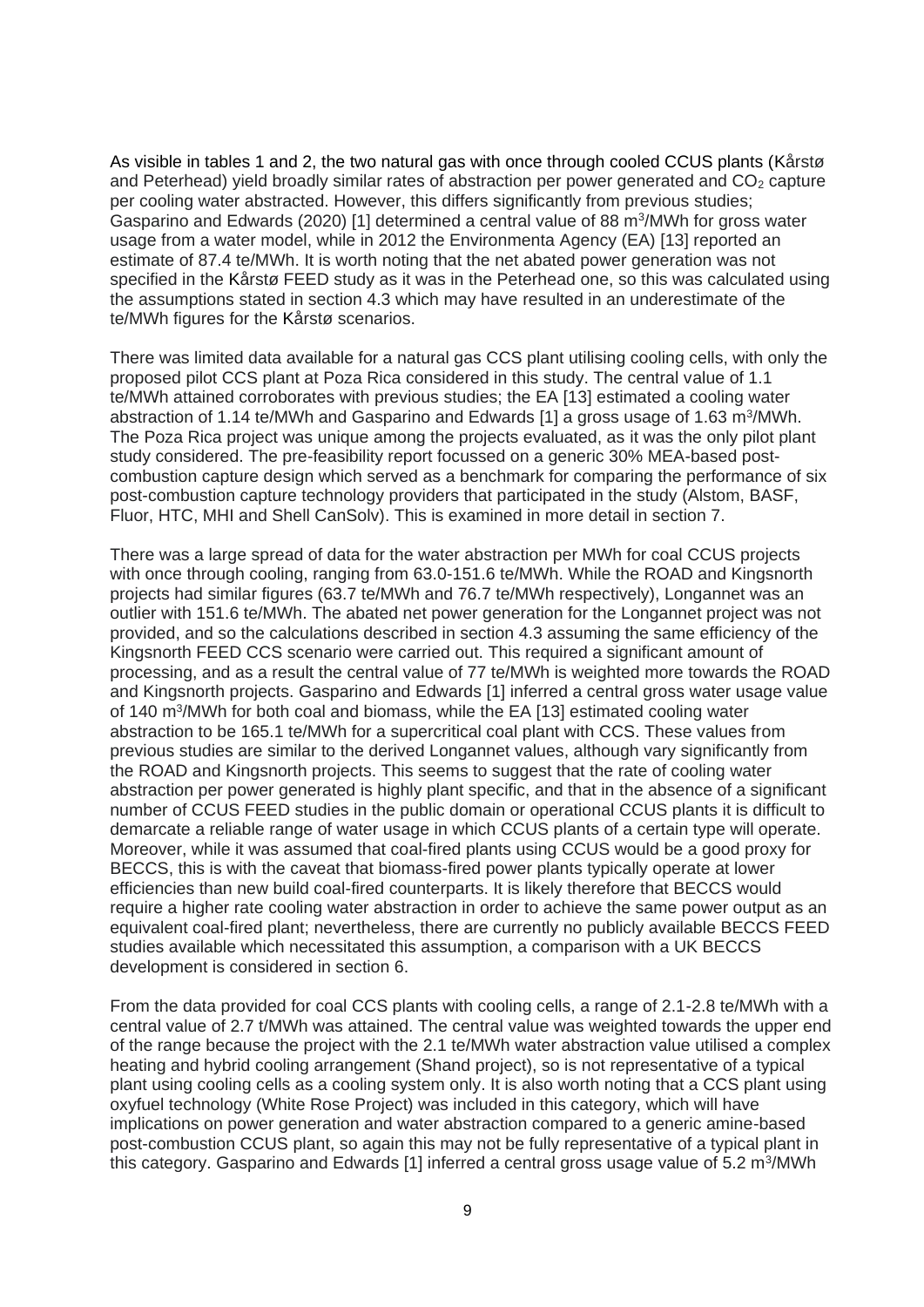while the EA estimated a value of 2.2 t/MWh. Whereas the latter estimation is similar to the range of values gathered from the project data, the former estimation differs significantly. This again implies that water usage figures are highly plant specific, and so estimates may have to encompass a broad range.

## <span id="page-17-0"></span>**6 UK BECCS PROJECT**

As discussed elsewhere in this report, there are very few active carbon capture projects from power generation anywhere in the world, not least those capturing carbon from power plant firing biomass. One of the earliest, and largest, conversions of a coal fired plant to biomass has been undertaken by Drax Power, and this Operator is now active in the field of BECCS development and deployment. Some data has been provided on water use in BECCS, based on the pilot plant trials conducted at the Drax location.

#### <span id="page-17-1"></span>**6.1 Cooling Water**

The volume of cooling water used in meeting the cooling duty of the carbon capture plant will be a function of the cooling approach selected, ambient conditions, and other process specific parameters. The BECCS scheme at Drax is intended to utilise closed circuit, natural draft cooling towers, with a make-up stream of river water. Thermal rejection from the plant is split roughly equally between the capture and power islands of the plant, with the capture plant requiring slightly greater heat rejection than the power island. Assuming that the water demand is split by the share of thermal rejection then the figures in Table 3 are estimated:

## **Table 3: BECCS Cooling Water Usage**

|            | Total | Capture<br><b>Island</b> |        |
|------------|-------|--------------------------|--------|
| Abstracted | 29.68 | 16.38                    | te/MWh |
| Released   | 14.06 | 7.76                     | te/MWh |
| Consumed   | 15.62 | 8.62                     | te/MWh |

These figures do differ somewhat from other reference projects using cooling towers, but this is considered to be a function of the bespoke nature of the cooling systems employed, and their integration with the parent unit, rather than any fundamental process difference arising from this data deriving from a BECCS project.

#### <span id="page-17-2"></span>**6.2 Waste Water**

The post combustion carbon capture process, when applied to BECCS units produces wastewater from the same process steps as when applied to a more conventionally considered coal fired unit. This means that, depending on the final water integration scheme chosen, wastewater could be produced from the Direct Contact Cooler (DCC), polishing FGD (if required), CO<sub>2</sub> compression and absorber wash section. The bulk being from the DCC. For the Drax scheme the volume of waste water would be in the range of 0.21-0.64 te/MWh.

<span id="page-17-3"></span>Whilst data on this parameter is variable in the collected dataset, this value is certainly not inconsistent with the values from other projects.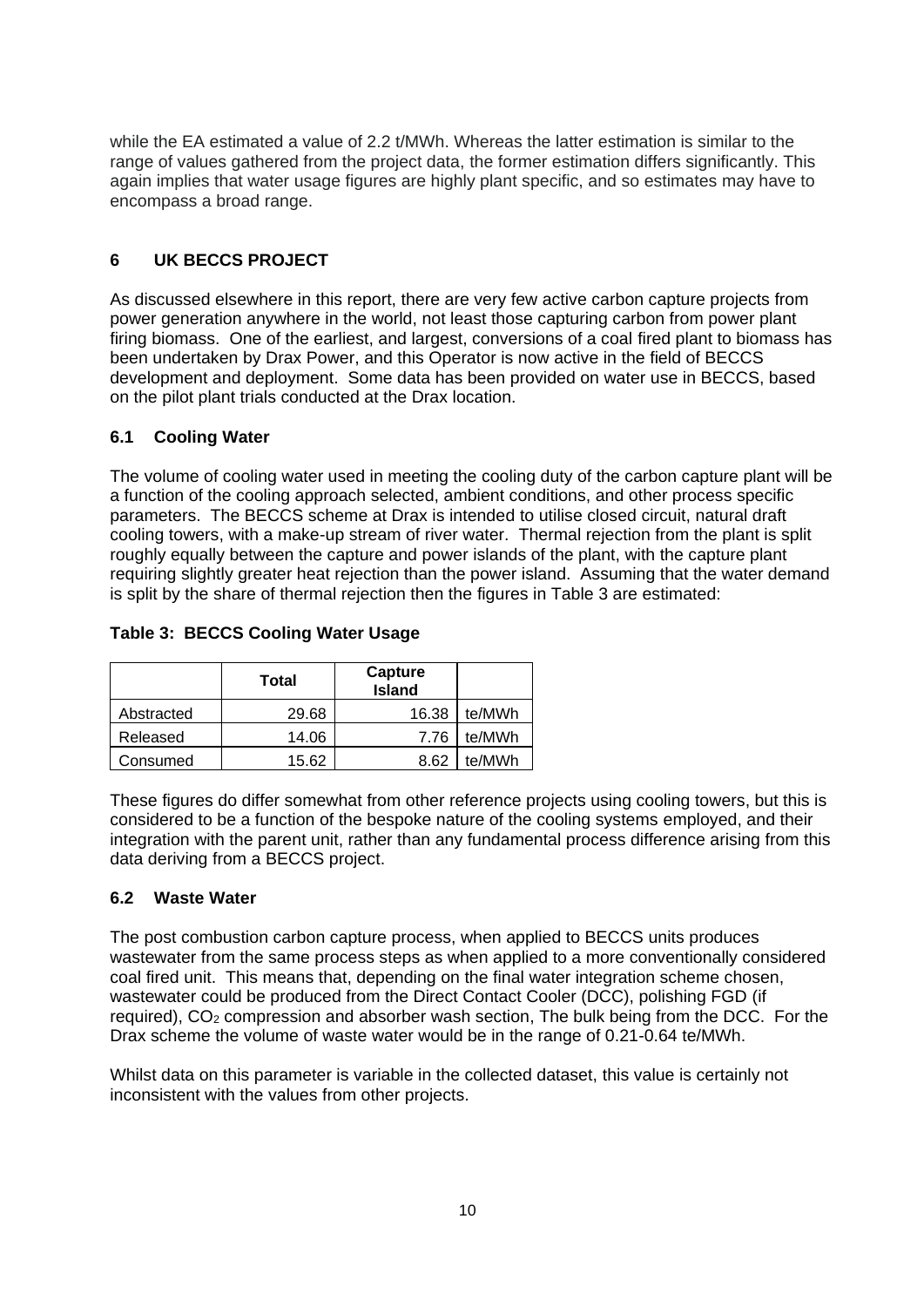## **6.3 Process Water**

Carbon capture plants consume little, if any, high quality water, with much of the demand being met by internal treatment of water for re-use. Drax have estimated that their process water consumption would be approximately 5 tph, equating to 0.01 te/MWh of electricity generated. It is interesting to note that this process water consumption is in the range of 20-60 times smaller than the predicted wastewater production from the process, indicating that the process water balance of the capture plant is overwhelmingly in favour of water production from the capture process, rather than consumption by it.

No specific conclusion is drawn on high quality process water consumption in this report.

## <span id="page-18-0"></span>**6.4 Overall**

The water usage by a BECCS unit is indicated in Figure 2 below, based on data provided from the Drax development. Overall, it is not considered that there is any reason to assume that the water balance for the post combustion capture facility of a biomass fired unit is substantially different to that of a coal fired unit, with variations being substantially due to the selection of cooling approach and the philosophy around water balance integration.



**Figure 2: BECCS Water Flow**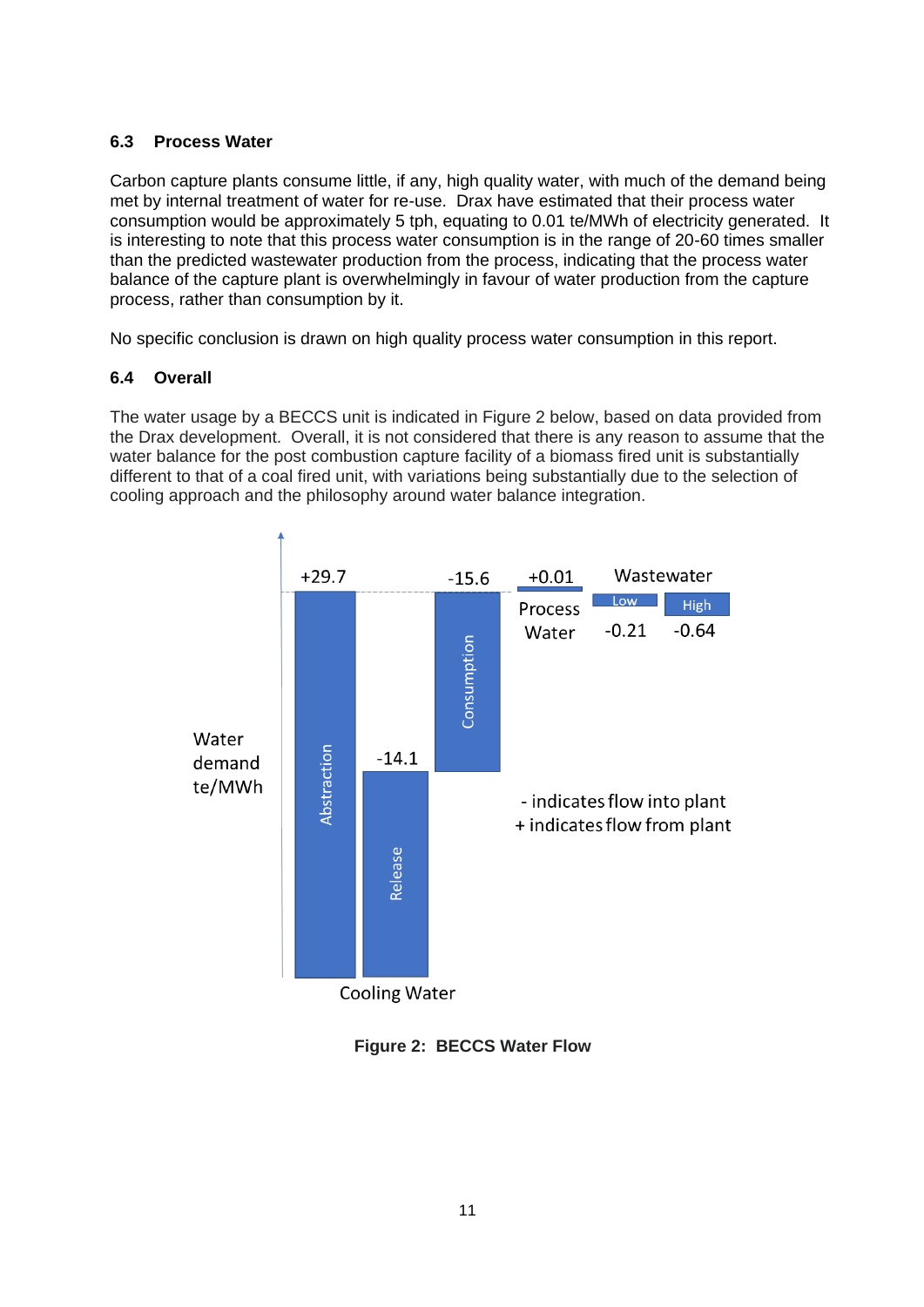## <span id="page-19-0"></span>**7 VARIATION IN WATER USE BETWEEN CAPTURE PROCESSES**

The amount of water required for post combustion capture is a function of the process itself, as well as the integration of that process into the power plant. The Poza Rica pre-feasibility study completed by Nexant [6] compares the relative water requirements for a range of different capture process suppliers. This gives an indication of the total water requirement for the scheme, a c250MWe (net, unabated) CCGT facility. The listed vendors, were those active in the market at the time of that study, some of these have now changed ownership, or are not now active in the market with the process considered.



This is shown in Figure 3.

**Figure 3: Total Water Requirement for CCGT+PCC [6]**

The data here suggests that the increased water requirement for the PCC process is anywhere between a factor of 1.6 and 2.5 times that of the power island only for this CCGT case. Again, this scale of variation, for this single location, supports the variations seen between the different processes, applied at different locations, in the other reference data used in this study. It is clear that there can be significant variation in water use between the different capture processes, when applied in a nominally similar circumstance. This tends to suggest a wide range of water usage data could be expected to be required for inclusion in permit applications as developments using PCC on either CCGT or biomass fired power plant come forward.

## <span id="page-19-1"></span>**8 CONCLUSIONS**

Following the review of the publicly available FEED studies, and cross comparison with the data from a UK BECCS development project, a number of conclusions can be drawn. These are;

• Process water consumption for most of the projects studied was either very low or negligible since process water produced by the carbon capture process was often of high quality and suitable for various uses on-site such as cooling water make-up.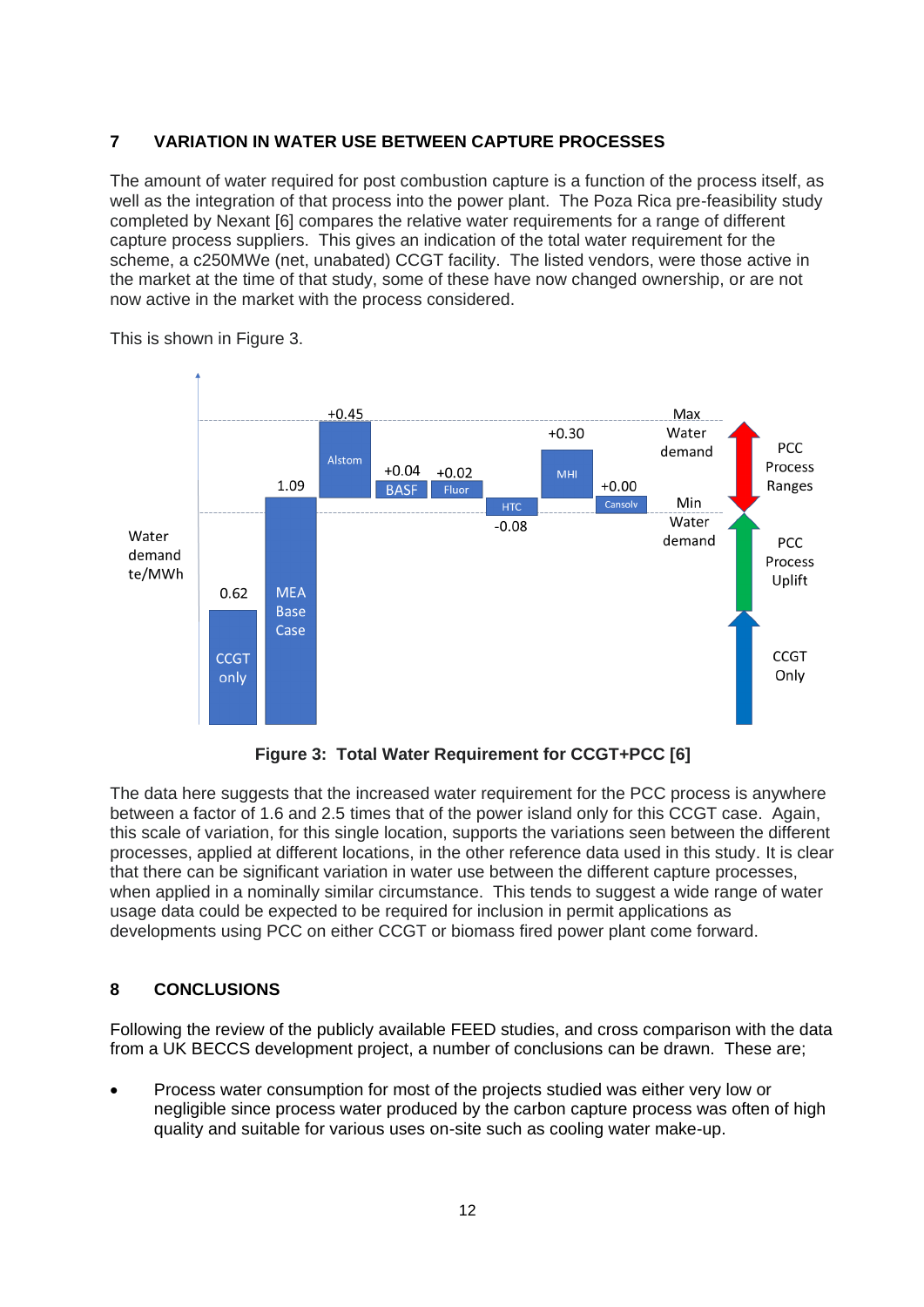- The rate of cooling water abstraction per unit of power generated (t/MWh) was highly dependent on the type of cooling system utilised; once through cooling systems resulted in far higher abstraction rates than evaporative cooling systems.
- While there were some similarities between the water usage numbers (on a per MWh of electricity generated basis) for CCUS plants of the same type, the numbers were highly plant specific.
- For natural gas CCUS plants with once through cooling, an additional cooling water abstraction rate in the range of 44.2-58 te/MWh with a central value of 50 te/MWh was determined. This was lower than previous estimates in other studies.
- For natural gas CCUS plants with cooling cells, only one example was studied which had a cooling water abstraction rate of 1.1 t/MWh, which was similar to estimates in previous studies.
- For coal-fired CCUS plants with once through cooling, an additional cooling water abstraction rate in the range of 63-151.6 t/MWh with a central value of 70 t/MWh was determined; this central value lower than previous estimates, although the outlier from the three projects studied roughly corroborates these estimates.
- For coal-fired CCUS plants with cooling cells, a cooling water abstraction rate in the range of 2.1-2.8 t/MWh with a central value of 2.7 t/MWh was determined. This figure was similar to one estimate, although disparate from another. This category included a plant with a hybrid cooling arrangement as well as a plant utilising oxyfuel technology, so were not considered fully representative as a typical example of a coal-fired CCUS plant with cooling cells.
- The water usage per MWh of electricity generated from coal-fired CCUS plants in this study were assumed to be representative of the water usage numbers of a BECCS, which in reality may be an underestimate due to the lower efficiency of a BECCS unit in comparison to a coal-fired unit. Nevertheless, taking that to one side, there is not felt to be any specific technical difference between PCC when applied to coal or biomass units, so in the absence of better data there can be some read across.
- There can be significant variation in water use between the different capture processes, when applied in a nominally similar environment. This tends to suggest a wide range of water usage data could be expected to be included in permit applications as developments come forward.